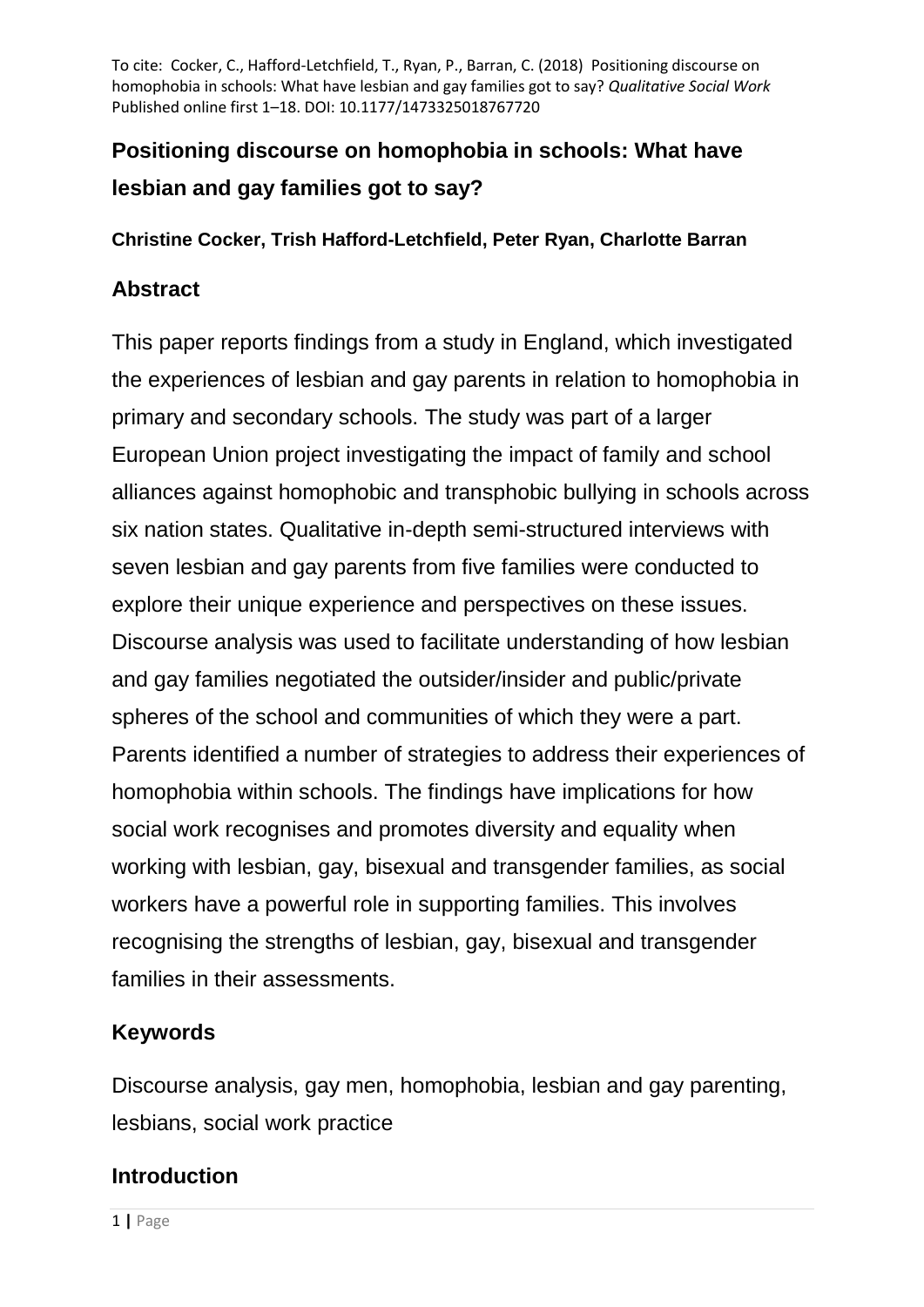Recognition of lesbian, gay, bisexual and transgender (LGBT) families is a main theme in the work of ILGA Europe (ILGA, 2015). International collaborations have been influential in efforts to eliminate discrimination in law, policies and practices relating to forms of partnership or parenting (including marriage, partnership, reproductive rights, adoption and parental responsibility); some have focused on the elimination of restrictions on the rights and responsibilities of parents based on sexual orientation, gender identity and gender expression. The rights of the child are a core and guiding principle in this recognition. Within this context, The *Rainbow Homophobia And Schools* (Rainbow HAS) European alliance brought together seven institutions across six EU nations to research the role that schools play in offering support and dealing with homophobic and transphobic bullying and discrimination (Arateko, 2015). This paper discusses findings from data collected in England within one of Rainbow HAS workstreams. Seven lesbian and gay parents were asked about their experiences in local schools and their perspectives on homophobia. Specifically, we sought to examine how their involvement and engagement positioned both their own perspectives and the perspectives of the schools on homophobic bullying.

The paper outlines relevant literature in relation to the changing nature of contemporary family life in LGBT parenting. The method used in this small qualitative study is then presented. Discourse analysis is used to analyse the findings with reference to Foucault's key concepts of subjectivity and discourse (Foucault, 1990). We apply these findings to social work with children and families and conclude with some important messages for practitioners in challenging homophobia within schools and social work.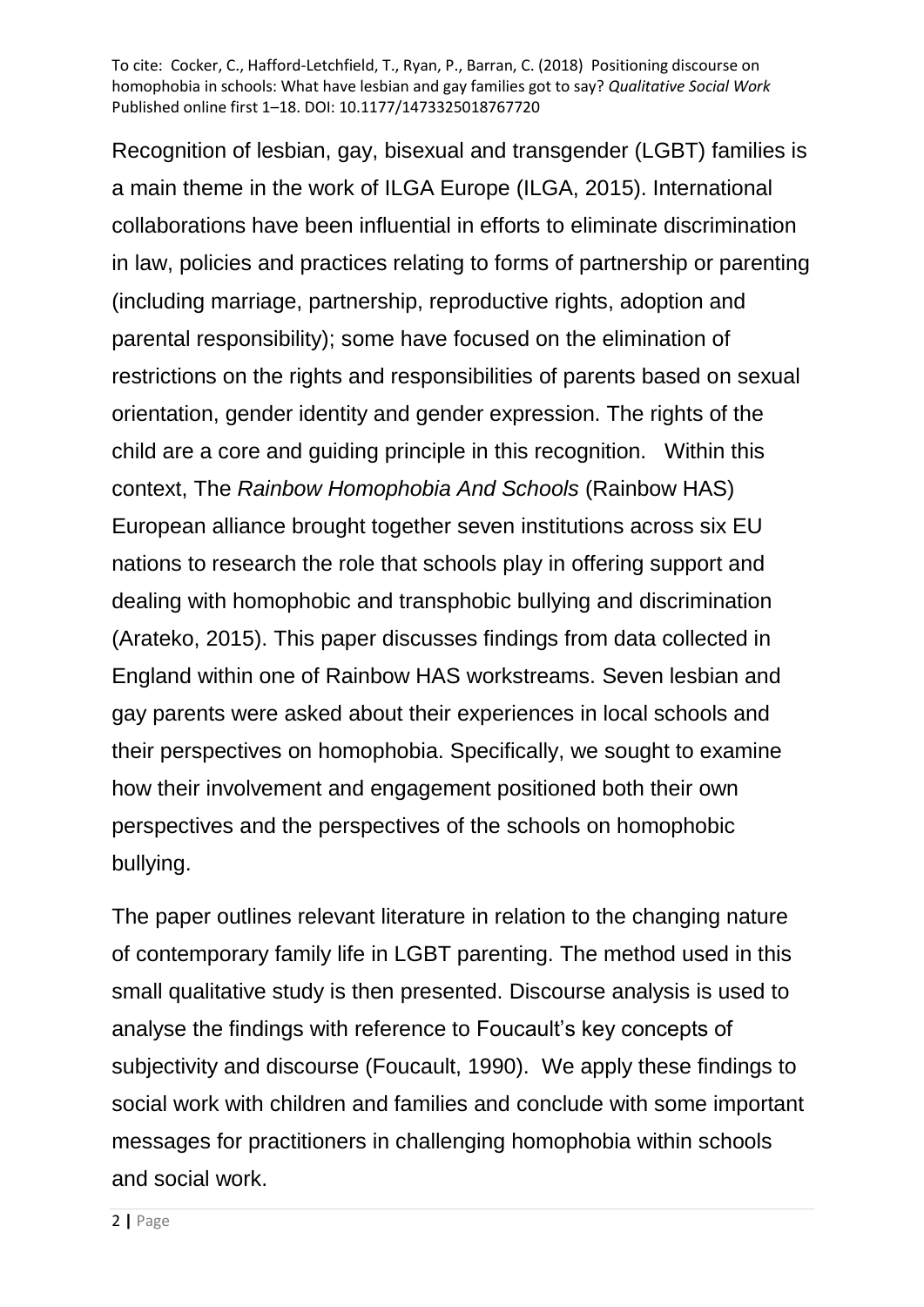# **Changes to lesbian and gay parenting in England**

Substantial legislative achievements in the UK, which support and endorse lesbian and gay partnerships, have been complimented by other shifts in society, including diversification and radical reconceptualisation of traditional parenting and family forms (Hicks, 2011). Published accounts of the experiences of lesbian parents in the 1970s and 1980s show a range of different ways in which discrimination occurred for lesbians who lost custody of their children, as they were seen as deviant parents by the Courts (Richardson, 1981, Rights of Women Lesbian Custody Group, 1986). This was in stark contrast to how heterosexual women were treated, who almost always gained custody; the prevailing view was that children had better outcomes living with their mothers than with their fathers (Hanscombe and Forster, 1982).

In response, Susan Golombok researched the effects of lesbian parenting on children to provide evidence about the implications for children growing up with lesbian parents. Longitudinal studies (Golombok et al., 1983, Golombok and Tasker, 1996, Golombok et al., 2003, Tasker and Golombok, 2005, Patterson, 2005, Goldberg, 2010) demonstrated that children raised by lesbians have good relationships with their peers, with male and female adults and experience good mental health. There is no resultant evidence of gender identity confusion or differences in gender role behaviour (Tasker and Golombok, 2005). Similar outcomes have emerged from studies of gay fathers (Barrett and Tasker, 2001, Barrett and Tasker, 2002). More recently, research into outcomes for children adopted by lesbians and gay men and found these parents were highly motivated and more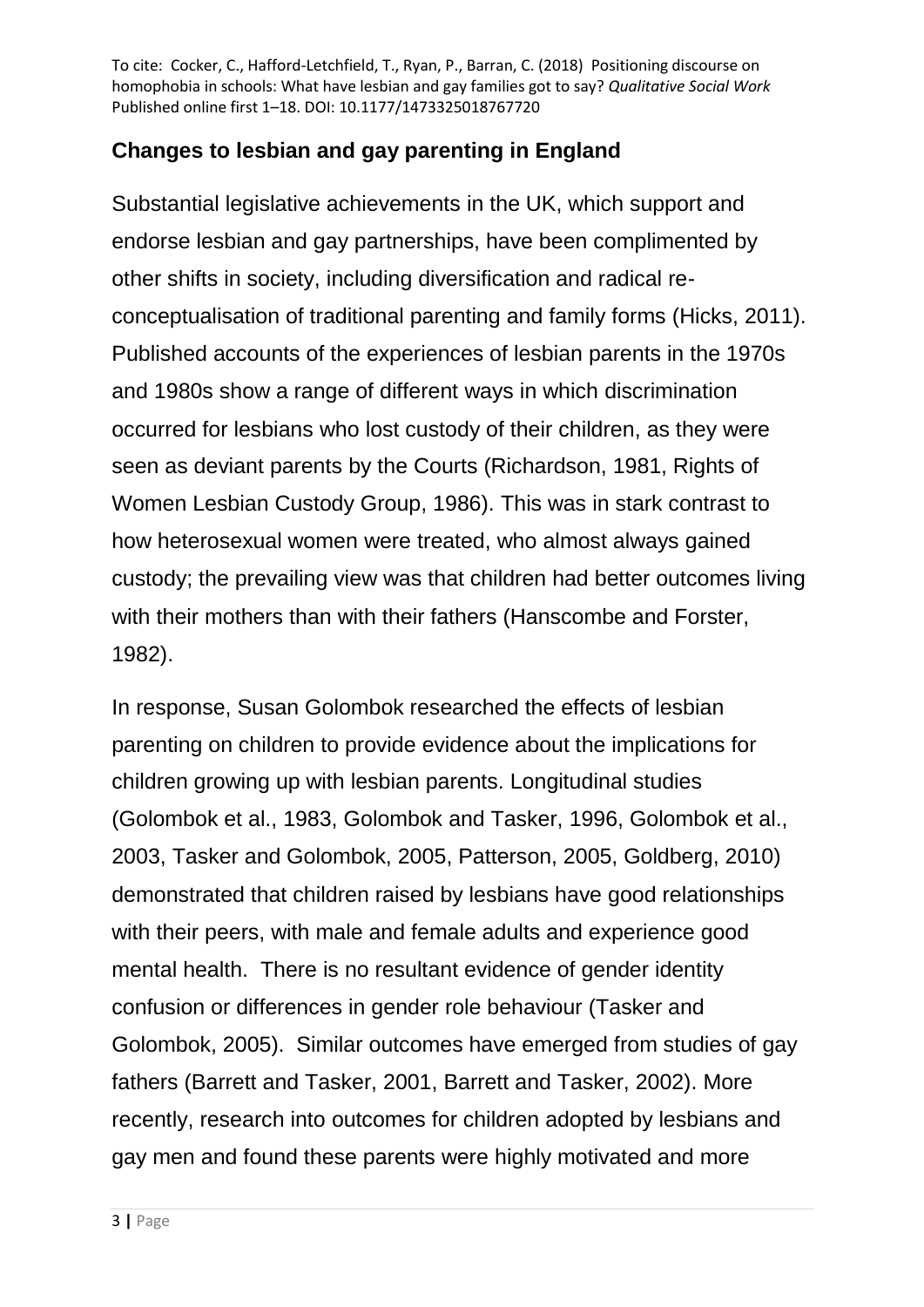actively involved in the lives of their adopted children than heterosexual parents (Mellish et al., 2013). Outcomes for adopted children placed with gay fathers have been found to be particularly positive (Golombok et al., 2014). Whilst mostly comparative and based on small samples, these studies have contributed to an increasing body of positive research evidence on outcomes for children adopted by lesbians and gay men in terms of children's functioning, family relationships and quality of parenting (Erich et al., 2005, Leung et al., 2005, Kindle and Erich, 2005, Erich et al., 2009, Farr et al., 2010, Ryan, 2007). They challenge earlier concerns about the impact of lesbian and gay adoption on children facing adversity in their early lives and their potential for adjustment later on (Cocker, 2015)**.** 

Research on transgender parenting is scarce; is often subsumed with LGBT parenting with significantly less or no discussion or identification of the 'B' or 'T' in this acronym; particularly in the UK (Hines, 2006). More research is conducted in the USA, which acknowledges that trans parents face both similar and different challenges to cis-gender parents, including those who are LGB. Support to manage the intersection of trans identity and parenting requires sensitive services that are rare (Haines et al 2014), given the multiple stressors resulting from transphobia (Pyne et al 2015) and during any parental gender transition (Veldorale-Griffin et al., 2016).

In summary, discussion about lesbian and gay families has pushed boundaries about what families and parenting comprise, '…away from a nuclear, heterosexual, monogamous, reproductive family' (Hines, 2006, p355). Similarly, significant studies of lesbian and gay parenting (Tasker and Golombok, 2005, Patterson, 2005) including adoption and fostering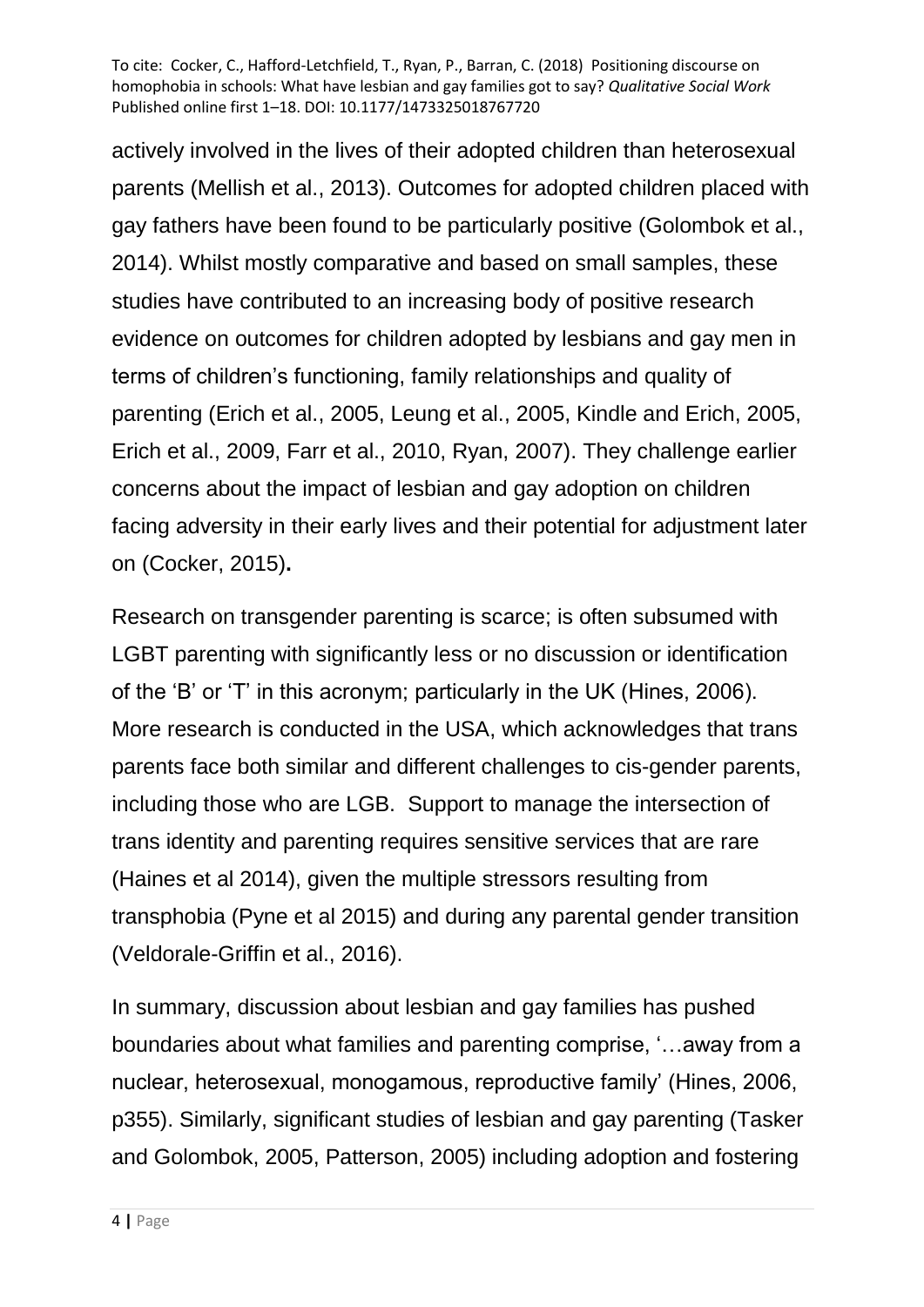over the last two decades (Mallon, 2004, Lewin, 2009, Hicks, 2011, Brown, 2011, (Cocker, 2011), Goldberg 2012, Mellish et al., 2013) have all drawn attention to the outcomes for children growing up in different families and how this has made a significant difference to UK culture and society in conceptualising families.

However, these findings remain marginal to the mainstream social work academy and although discourses on sexualities and gender politics in families attract a level of academic debate, theorising of lesbian, gay and queer parenting is not yet mainstream (Hicks, 2011, Weeks et al., 2001). These changing family forms are promoted as relationship 'innovators', but often in a hostile environment. Coming from a social constructionist position, Weeks's (2001) concept of identity, familial and social relationships ('families of choice') has contributed to international debates. Hicks's (2011) engagement with narratives and practices concerning lesbian and gay parenting within everyday contexts has theorised how concepts and social categories are produced and practiced, such as kinship, family, race, gender, sexuality, lesbian and gay, thus arguing against lesbian and gay parenting as an assimilative position or a radical act. Some authors have also critiqued the emulation of heterosexuality and mainstream ways of living as buying into the ideology of the family as the organising logic of intimate and social life (see Bell and Binnie, 2000). Rainbow HAS adopted a similar approach against such assimilative or radical positions to its exploration of different perspectives on homophobia and transphobia in schools by recognising the potentially complex relationships between different groups.

#### **Homophobia in schools**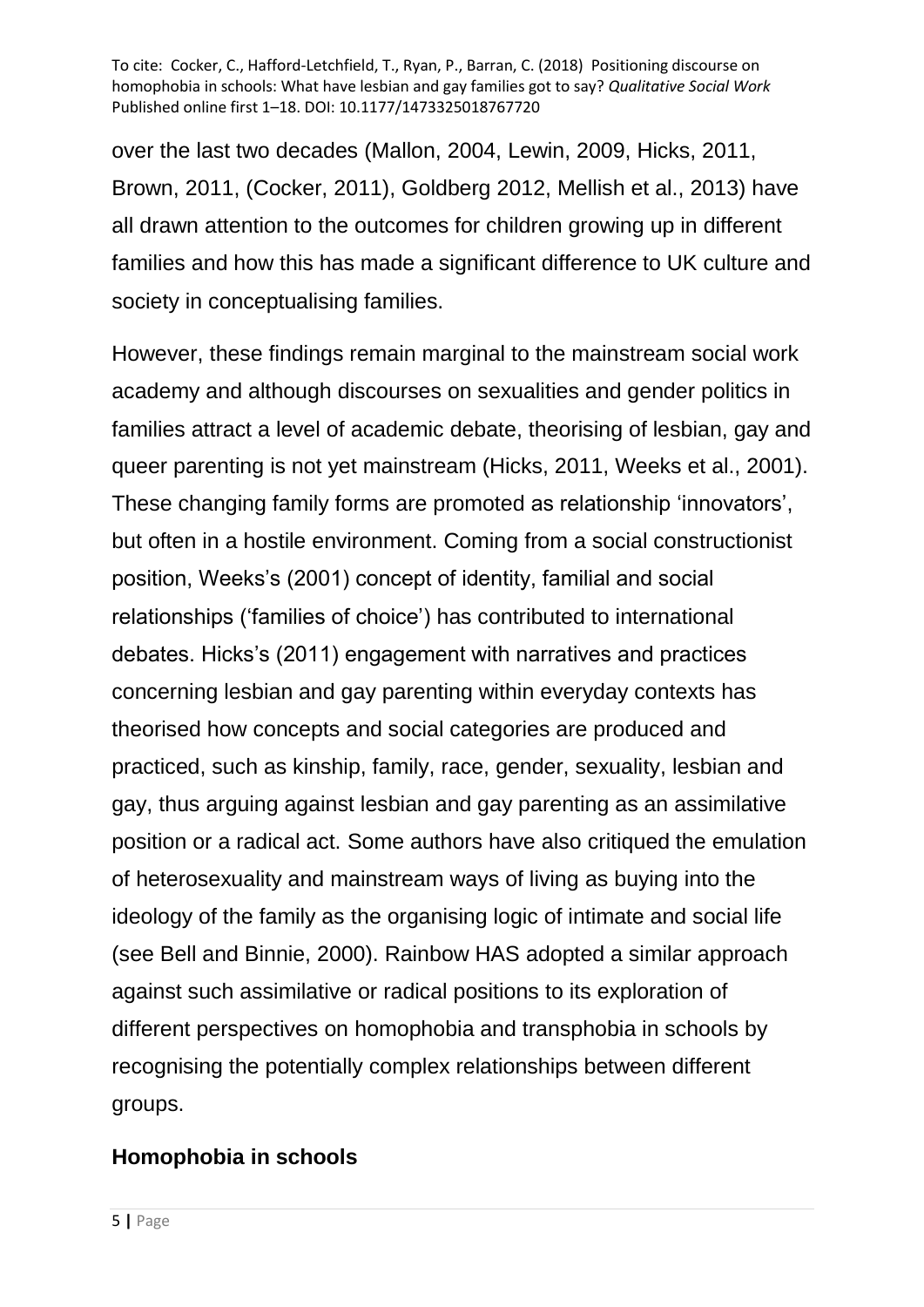In England during the 1990s, schools were inhibited by Section 28 of the 1988 Local Government Act (repealed in 2003 in England and Wales), which prevented both positive representation of LGBT people as well as tackling homophobia and homophobic bullying. Despite anti-bullying in schools being a legal requirement since 1995; bullying in relation to sexual orientation was not recognised or strategies identified until 2000 (Department for Education and Skills, 2000). The Education Act 2002 set out requirements for strategies and guidance on homophobic bullying (Department for Education and Skills, 2003a) based on evidence of the damage to the educational and social achievements of children affected by bullying (Department for Education and Skills, 2003b). A Government select committee also investigated and reported on prejudice-driven bullying (House of Commons Education and Skills Committee, 2007).

Evidence suggests that LGBT and those perceived to be LGBT young people may be more at risk of homophobia and bullying (Hunt and Jensen, 2007, Adams et al., 2004, Department for Education, 2013). While determining the extent of bullying is difficult, due to lack of record keeping and problems with establishing a consistent definition, some studies have identified that more attention is given to the person bullied rather than the bully, and that LGBT pupils are told to keep a low profile (Greytak et al., 2016). Little is known about the experience of teachers and homophobic bullying. The research literature has highlighted the importance of challenging homophobic attitudes and the inclusion of homophobia within the school curriculum (Stonewall, 2007).

Adams et al. (2004) researched the impact of formal policies and curriculum on homophobic bullying, which tends not to be mentioned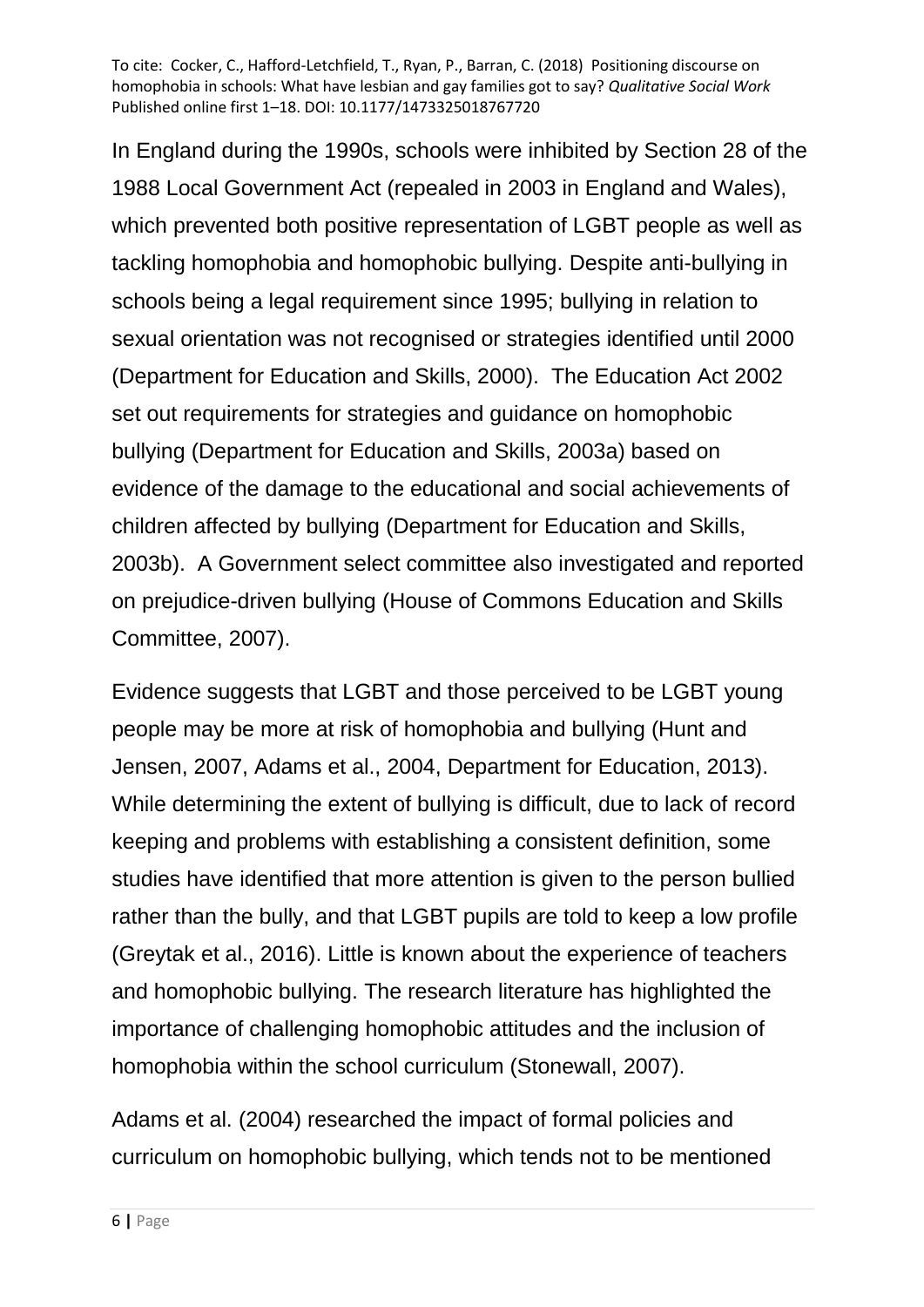specifically in Equal Opportunities policies. McDermott (2010) attempted to systematically capture evidence on the disadvantages experienced by young people due to their sexual orientation such as homophobic bullying, mental health issues, rejection from family and friends and increased risk of homelessness. There is limited evidence on LGBT families own perspectives about their children's experiences within schools, including homophobia and transphobic bullying, from the US (Russell et al., 2008; Bower and Klecka, 2009), Australia (Lindsay et al., 2006), and England (Guasp et al., 2014). Thus, Rainbow HAS capitalised on this knowledge by adopting this latter focus.

# **Methodology**

This was a descriptive and exploratory study, given the shortage of literature on lesbian and gay parents' views about homophobia in schools. There are methodological challenges, particularly with sampling and accessibility (Cocker and Hafford-Letchfield, 2010). We chose a qualitative method capable of generating data directly from parents about what they think and say about schools' approaches to tackling homophobia, including acknowledged or hidden knowledge of the topic and the context it reflects (Fairclough, 1995). A combination of snowball and convenience sampling strategies were employed by making contact with lesbian and gay families through professional networks, lesbian and gay associations and personal contacts. Within the resources available to the English workstream, given that this was a comparative study (Hafford-Letchfield et al., 2016), this resulted in the recruitment of 7 parents from 5 families with some geographical and demographic variability. The small sample made it impossible to make any comment or meaning from these differences. All the families recruited lived in the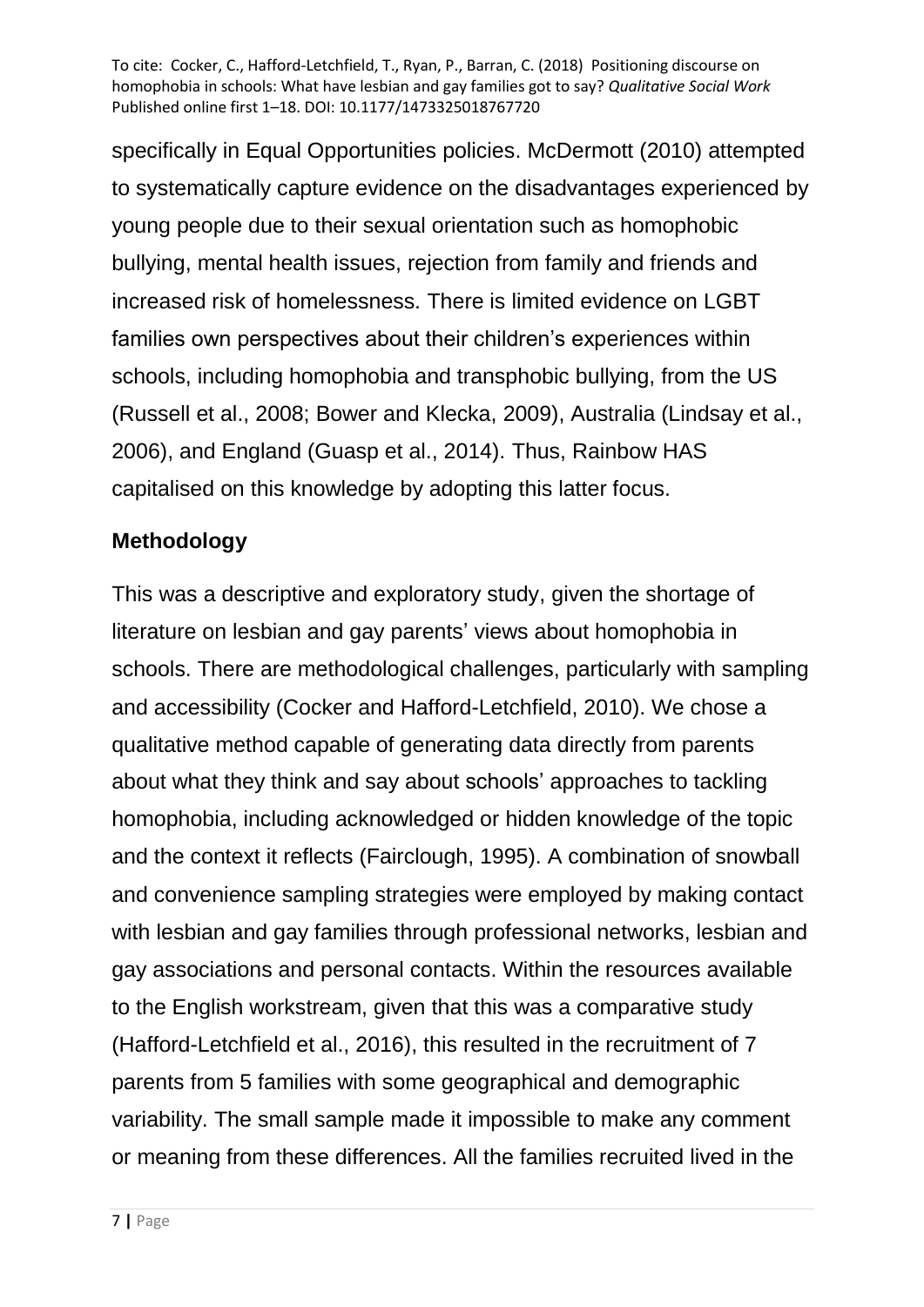south east of England and were 'out' to the school. Table 1 shows characteristics of the family structure in the sample achieved.

| Family         | Parents -   | Parents - ethnicity                      | No. of              | No. of Birth     | No. of children at | No. of children        | No. of parents in |
|----------------|-------------|------------------------------------------|---------------------|------------------|--------------------|------------------------|-------------------|
| no.            | lesbian/gay |                                          | Adopted<br>Children | Children         | Primary School     | at secondary<br>school | family            |
| $\mathbf{1}$   | lesbian     | White British                            | $\bf{0}$            | 2                | 2                  | $\boldsymbol{0}$       | $\overline{3}$    |
| 2              | gay         | White British,<br><b>Black Brazilian</b> | $\overline{2}$      | $\boldsymbol{0}$ | $\mathbf{1}$       | $\mathbf{1}$           | $\overline{2}$    |
| 3              | lesbian     | White British,<br>White European         | $\mathbf{1}$        | $\mathbf{1}$     | $\mathbf{1}$       | $\mathbf{1}$           | $\mathbf{2}$      |
| $\overline{4}$ | gay         | White British                            | $\overline{2}$      | $\boldsymbol{0}$ | $\overline{2}$     | $\boldsymbol{0}$       | $\overline{2}$    |
| 5 <sup>5</sup> | lesbian     | White British                            | $\bf{0}$            | $\mathbf{1}$     | $\boldsymbol{0}$   | $1\,$                  | $\overline{2}$    |
|                |             |                                          |                     |                  |                    |                        |                   |

#### **Table 1: Characteristics of English lesbian and gay families**

Individual qualitative in-depth semi-structured interviews were conducted to explore their unique experience and perspective (Given, 2008). These were based on a topic guide designed from a core set of questions agreed with European partners and contextualised for the UK context. Building on key constructs and domains derived from the literature review, the topic guide aimed to facilitate capture of the family's narrative about their experiences of their school community, alongside exploration of their views and experiences of homophobia and any strategies they had devised to overcome these problems. The topic guide also formed the basis for the theoretical coding categories which would help to identify subsequent discourse strands in the analysis. Interviews were digitally recorded and transcribed. The transcripts were subject to evolutionary coding against the coding categories and assigned attributes to specific units of analysis, such as paragraphs,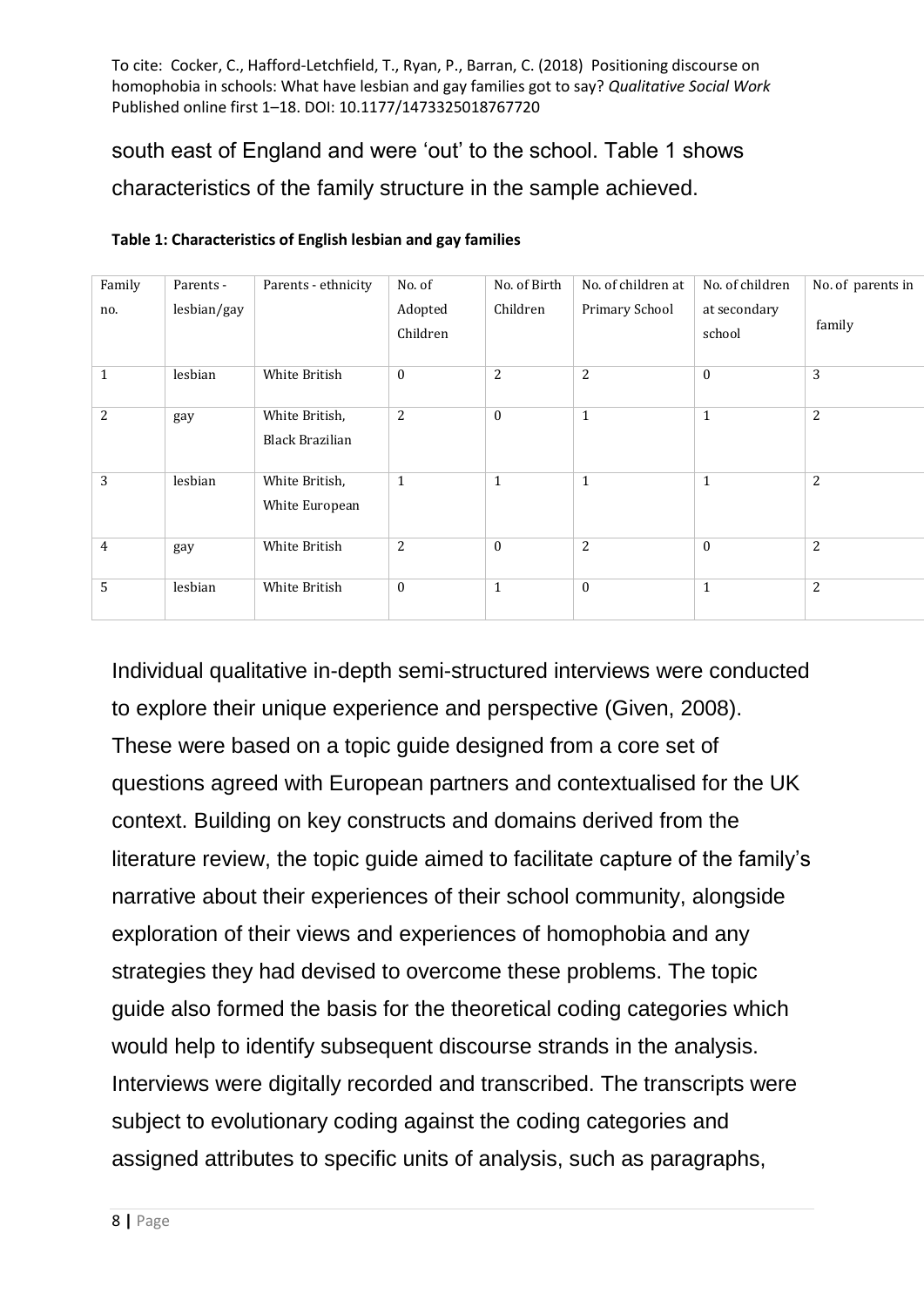sentences, or individual words (Fairclough, 1995). Two members of the research team did this independently. We also examined the structural features of the transcripts to look for discourses across the five interviews. Drawing on Fairclough's (1995) work, the intersecting and combination of categories within the data enabled the identification of patterns of everyday talk and practices that legitimise power and serve to reinforce or challenge homophobia. A discourse analytical approach was used to identify knowledge, claims and practices through which to further understand and explain different positions taken on homophobic bullying in relation to how it has hitherto been presented at both a micro and macro level. Ethical approval for the English work stream was granted by xxxx University Social Work Ethics Committee (Ref no: SWESC12 /51).

### **Results**

Three broad discursive themes were identified and are reported, giving attention to any cultural references, linguistic and rhetorical mechanism used by the participants. These related firstly to the 'stories' participants told in response to problems they experienced in school and the strategies they had to devise to overcome them. Secondly, the discourses about the different alliances developed to position themselves and others in relation to LGBT issues in schools; and thirdly, the insider/outsider narratives they used to position themselves in relation to normative conditions within the school community. These themes are explored below.

#### *Problems and strategies*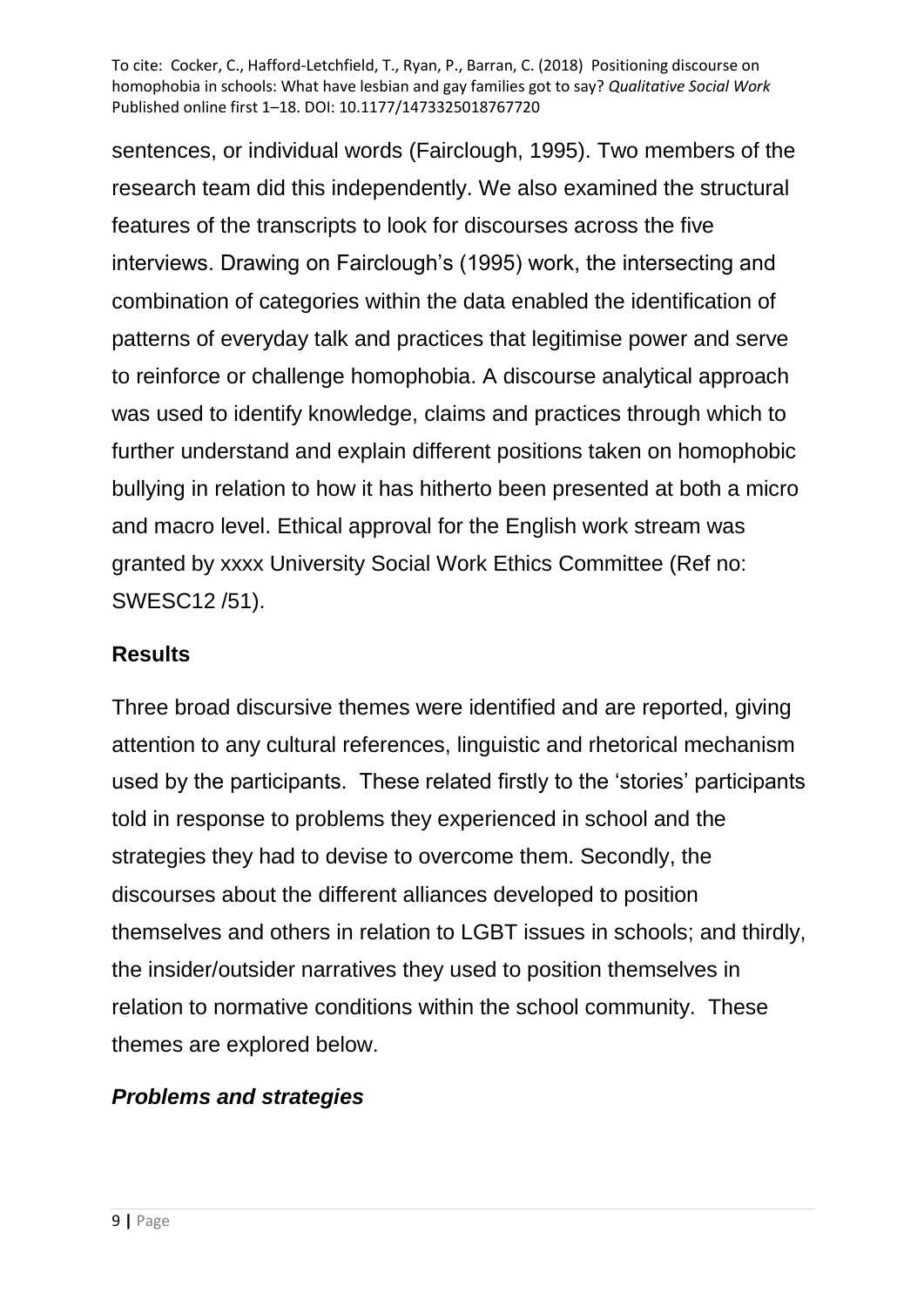All families felt generally accepted within the school community but they also reported specific events that they or their children had faced associated with the parents' sexuality. These ranged from parents' interactions with teaching staff, other children's responses to their child's family structure and individual school's approaches to normative activities like 'Father's Day'. Family 3, for example reported that staff had made assumptions about their family composition.

*Parent 1: "When N was at nursery and Father's Day came around they didn't know how to deal with it."*

*Parent 2: "Yeah I remember them saying "would you like to make a special friend card", while everybody else was making a Father's Day card, and N would be like "I'd just like to make a card for my dad" because he'd make it for his donor dad. And they didn't know how to deal with that…"* (Family 3)

Another issue that families raised was their anticipation of what children with lesbians and gay parents might have to deal with from their classmates, particularly in terms of what many children might consider a 'normal' family. Parents tended to address this in an open and straightforward manner, as evidenced across all the families we interviewed.

*"I have always operated on the assumption that my family is a normal, ordinary part of the community and I've never told people. When I invite a child, whose parents I don't know, to a playdate, I don't say, 'By the way, we are lesbians, if that's okay?' ((laughs)) I just carry on and it sometimes comes up in conversation and I assume that sooner or later they'll figure it out."* (Family 1)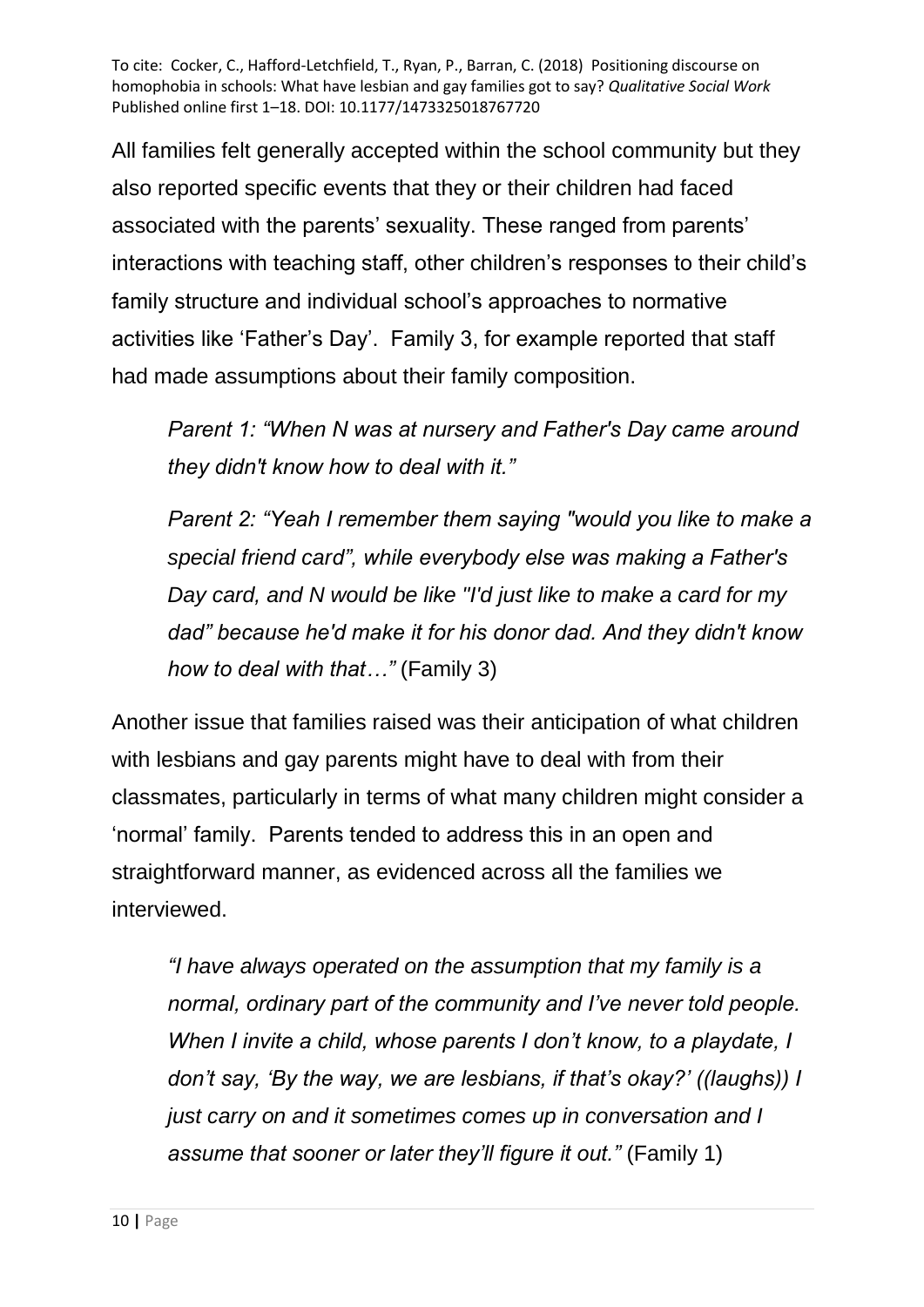This was further compounded in families where children were adopted by gay or lesbian parents, but the same approach was evident.

*"Where the gay thing plays out differently is that every single person who comes to our house, asks about it, where you got them, where they came from, particularly the children, and their parents are embarrassed about it."* (Family 4)

*"Fairly recently there was an incident that came up where D was teased about being adopted and her not having a real mum. I went over to the girls and I said, "you know, what do you think a real mum is? I think it's the person who looks after you very day and loves you," and they went "yeah, that's true actually. D you're really lucky because you've got two. I wish I had two. You know and that's not fair" and D said, "actually I've got three. So actually I've got four," because she counted her foster mum as well.* (Family 3)

Some parents were prompted to contact their child's school about the teachers' attitudes toward them in relation to their sexuality:

*"The last parents evening… we met the physics teacher. We sat down and we said we're X's mothers. And he was like [makes a face] 'I don't understand'. I said, 'what don't you understand?' He said, 'Why X has got two mothers?'… I then replied, 'We're in a civil partnership and X's our daughter'. 'Physics is very difficult anyway' he said. The next day I called the head of year who is fabulous and gay himself and he said, 'that is my jaw hitting the desk… what can I say, he's a physics teacher'. I said, 'I'm not making a complaint but perhaps someone needs to have a word with him to bring him up to date'. He said 'absolutely'."* (Family 5)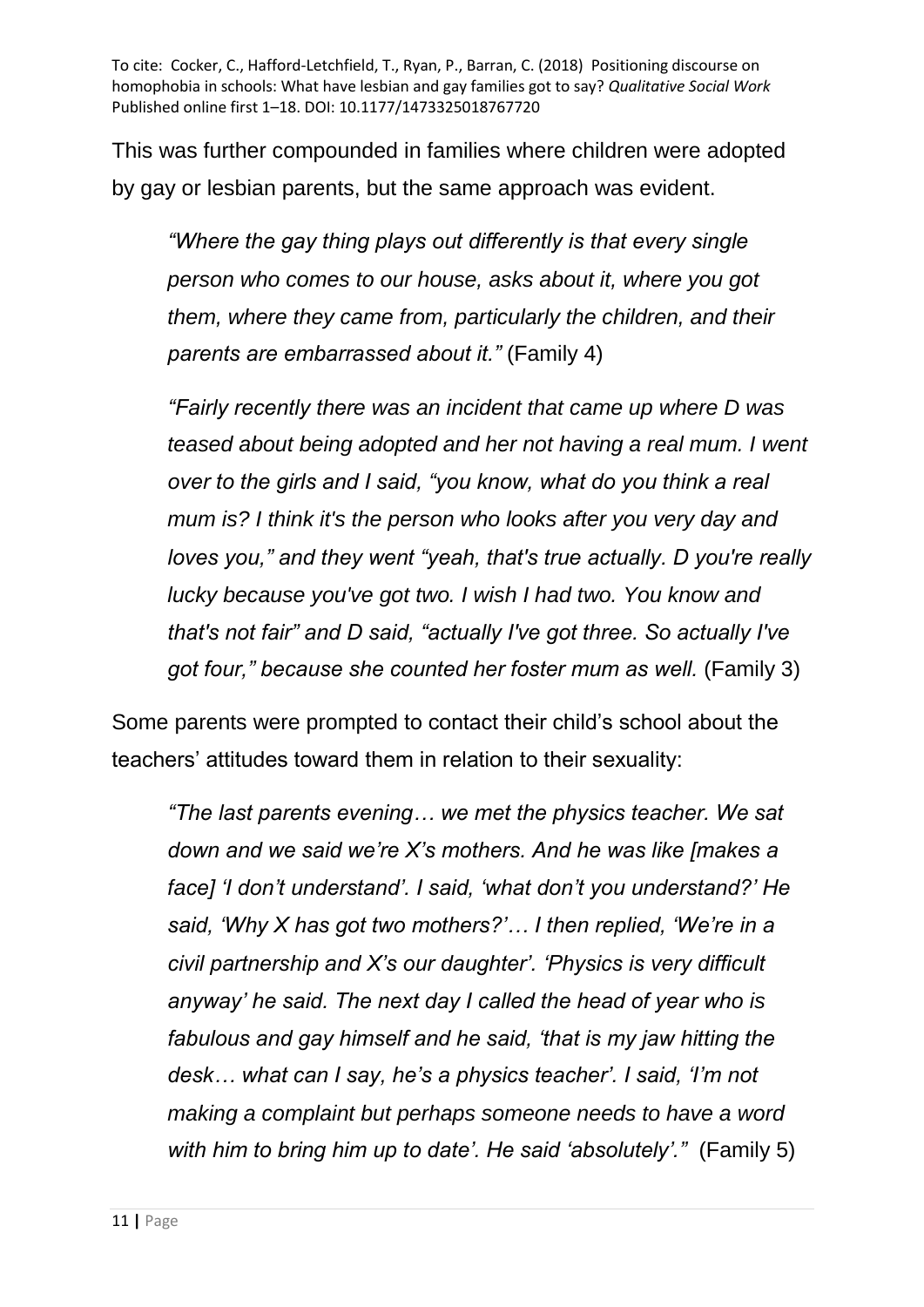This latter comment raises issues about professionals who are lesbian or gay being approached by lesbian and gay parents about homophobic experiences that they or their children have had in schools. This 'inside community' link was valued by some of the families interviewed. Family 5 received a sensitive response from the teacher concerned, who understood the issues being raised and felt listened to and respected by the teacher.

Parents also spoke about the repetitive experiences of having to 'come out' to teachers about their family structure year on year:

*"I've been surprised to discover that when my children have made the transition from one class to another, their classroom teacher doesn't know about our domestic set up. I would assume that that was both sufficiently remarkable and sufficiently unremarkable, as it were, to have been passed along, but it sometimes isn't"* (Family 1)

One parent became a parent governor at her children's school, which increased her visibility within the school and enabled her to influence school policy on a wide range of issues.

*"I'm very involved in the school, I've been the Chair of the Parents' Association and I'm currently the Chair of Governors***."** (Family 1)

This narrative highlights that at a macro level, discourses about different families and inclusion within education settings is dependent on how well these are managed at a micro level. Parents appear to engage constantly in deconstructing and challenging practices, which perpetuate and institutionalise homophobia, albeit in subtle ways.

# *Family/school alliances*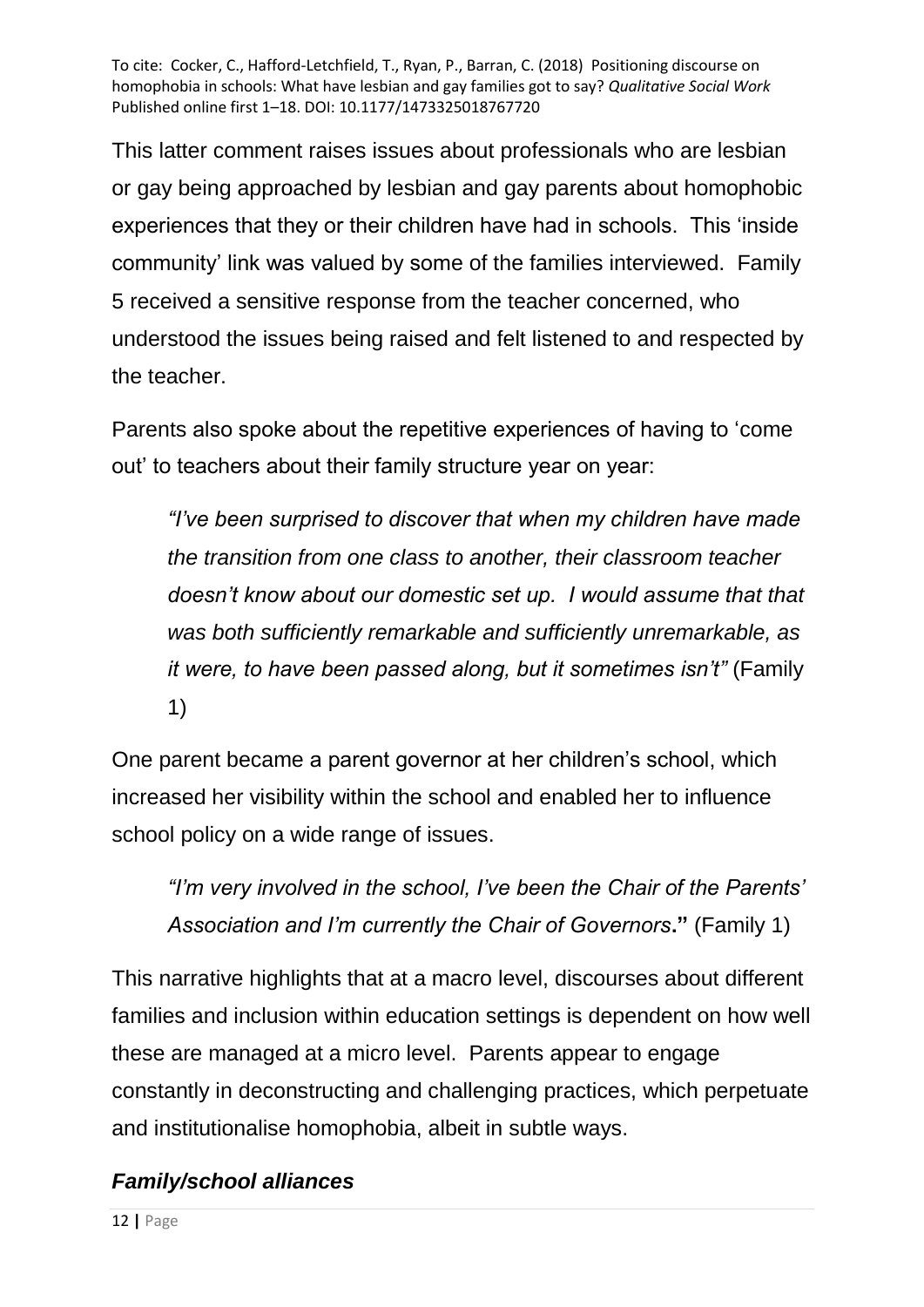As earlier stated, the constant 'coming out' to the school community was common to all participants; this also had potential for building alliances between LGBT parents and LGBT staff. Parents noted the importance of inclusiveness both internally and externally; in the example of having an inclusive environment for staff. They noted this inconsistency thus:

*"I spoke to the chair of governors, and I'm going to have a blitz on the new head so that teachers feel comfortable coming out. It's a relatively small number of people, and could be to do with the people they have got (the teachers who are gay), but there are things that could be done to get people in the school to make those connections".* (Family 2)

Secondary schools are expected to have in place policies and procedures for responding to bullying, including homophobic bullying (Department for Education, 2013) seen by parents as a necessary to creating a school culture with a zero tolerance to homophobia. In addition, parents took up issues around other kinds of difference to be embraced: which suggests a more complex layer to their identities, for example, where children are adopted:

*Parent 2: "For me, adoption is more the issue here.…. I think there are certain parts of the curriculum which are about draw your family or bring pictures of when you were a baby which are standard practice, but for families that are non-standard this brings up real issues. It's taken as a standard exercise without thinking of the implications. And I'm also thinking about single parents.*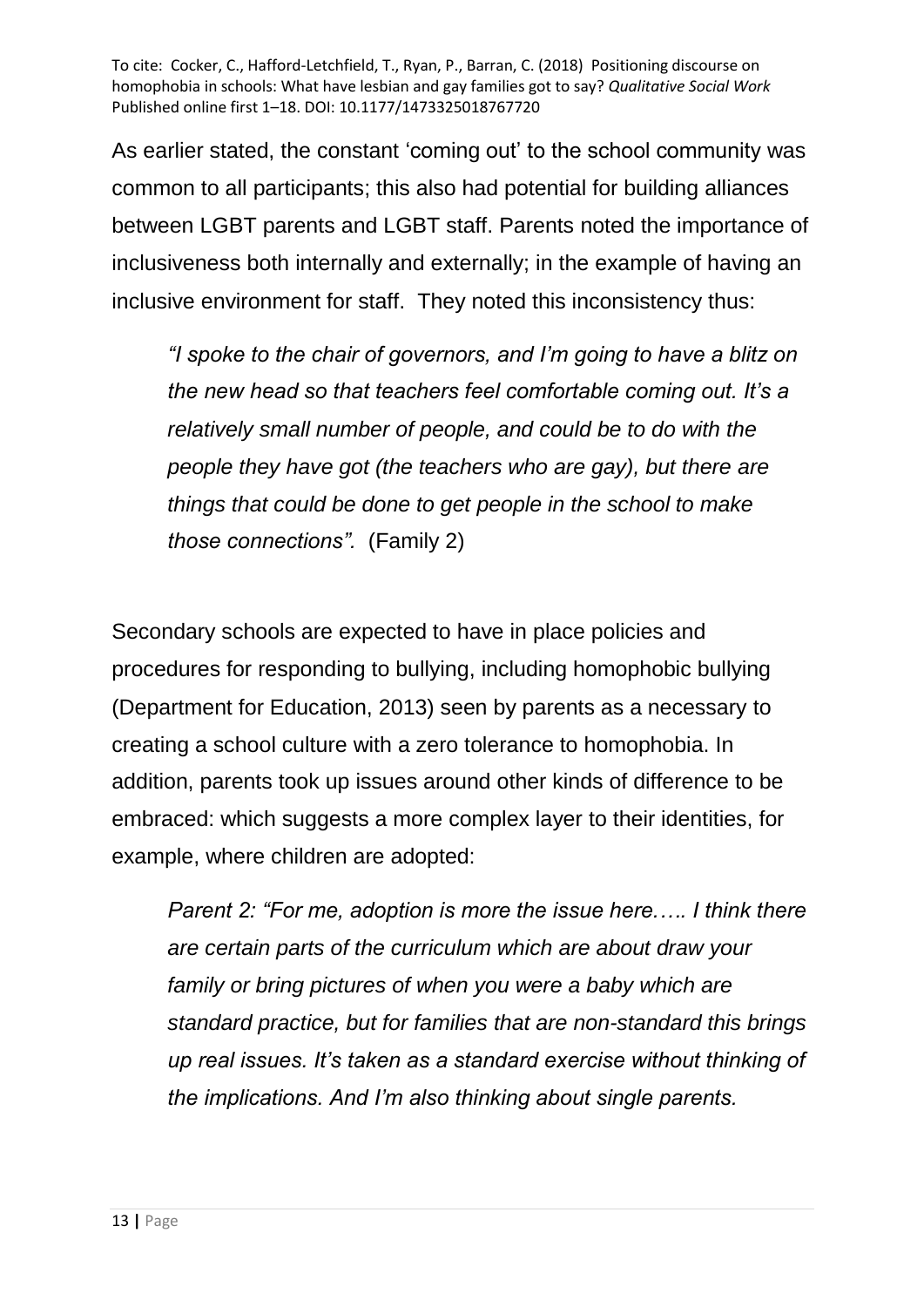*Parent 1: But this is about adoption not about being a lesbian. "* (Family 3)

Foucault (1993) identified factors characterising the boundaries of discourse such as when and where agents are allowed to speak about any given situation. In our data this was the boundaries around who and where homophobia could be discussed. Within the school, the presence of formal guidance and procedures on LGBT issues filter and assert the hierarchy of main speakers or actors and exclude others from the discourse altogether. In this study, teachers were noted as not being 'out' despite the rhetoric of policies on sexual identity. This suggests exclusionary mechanisms in the form of hierarchies of identities, i.e. being adopted and with gay parents was seen as acceptable; the status of teachers however was less acceptable. For those actors who were aligned with both the institution and community, this lack of authenticity, or impact of a changing context had the potential to fragment alliances and inhibit different the power structures being challenged.

## *Family structures*

Participants varied in family structures and these could determine how the wider community understood or responded to these. One parent talked about the differences between heterosexual and homosexual families and not wanting to have their 'success' in parenting measured by heterosexual conformity. Lesbian and gay families referred to their different family structures that do not emulate heterosexual relationship patterns.

*"As a gay man, my morals, identity, sexual identity are different. And all of these are a big part of who I am. Heterosexuals assume that as parents we are going to be just like them. Community is*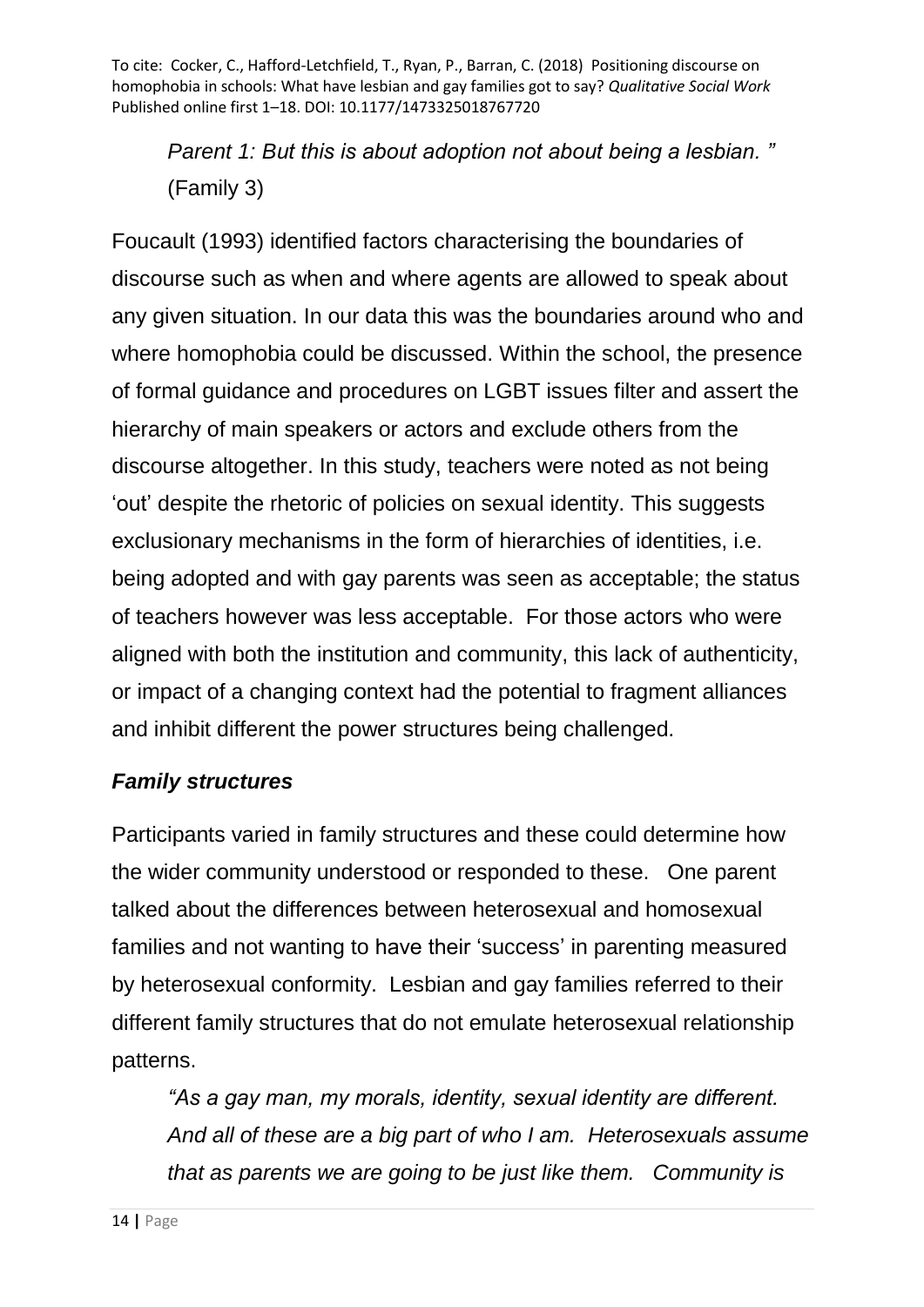*seen to be about ethnicity, or socio-economics, whereas I know that gays living in London, are more likely to be part of an international community of LGBT people and that there are so many different communities that we feel part of".* (Family 4)

*"There is a weird issue there, which is not to do with the school or the community, it's to do with the fact that the government doesn't acknowledge that you can have three parents legally in a family, which is obviously, from our point of view, a poor description of our lives and doesn't match the reality."* (Family 1)

How these differences are explained to children is important, as children interacting with their peers will be made aware that their family structure is different. According to the families we interviewed, the parents' role in these situations is to facilitate this process for the child and provide a safe place for the child to be able to ask questions and seek assurance.

Family 2 raised issues about social class as a middle-class couple who had adopted children from a working-class background.

*"Class is totally the issue, for the children coming into a posh family where there is nothing about their previous lives that would make any sense. There is a sense of wanting to wipe the slate clean, for example, the whole thing about coming to London, having to reframe their lives, all of which fits the dream of being adopted. Definitely, the changes that they have made, have been totally about that and not about gay parenting".* (Family 2)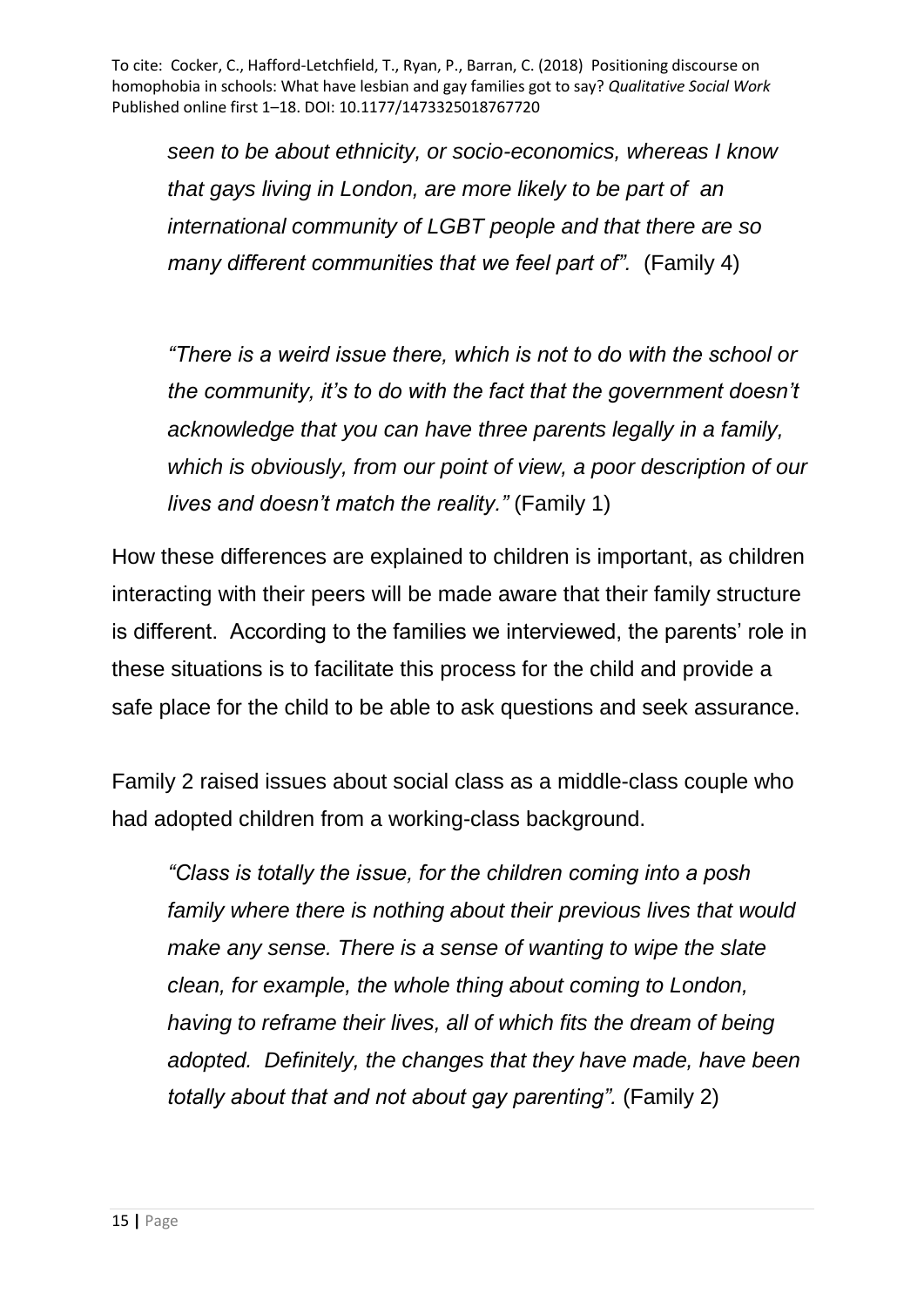The impact of more lesbians and gay men choosing to have children has given rise to families sending their children to schools where other children of lesbians and gay men also attend.

*"And there are now so many gay families at the school, but there is at least one lesbian couple in the school I've never been introduced to. When we first arrived it would be a case of, 'Come and meet the other lot who are like you."* (Family 1)

A limitation of this study was that all participants lived in a large metropolitan city. Living in a more rural or less diverse urban environment may present a different set of challenges.

A diversity of experiences and issues were raised by parents about their family structures and how this impacted on their relationships with schools. These ranged from the numbers of parents that children might have and how this was recognised within the school, to how over time, the presence of many more children from lesbian and gay families in schools has changed the school environment in a positive way.

# **Discussion**

The diversity of lesbian and gay, and all families is raised within the literature (Weeks 2001; Hicks 2011; Cocker 2011). Heteronormative family biases were experienced by all five families in their dealings with schools. This concerned other issues such as in the example of Family 1, who had three parents, and the response from the school and other parents to this. All participants were middle class with considerable personal 'agency', which some used to navigate acceptance within the school community, to become 'insiders'. Giddens (1992) referred to these changing family forms as relationship innovators, often within a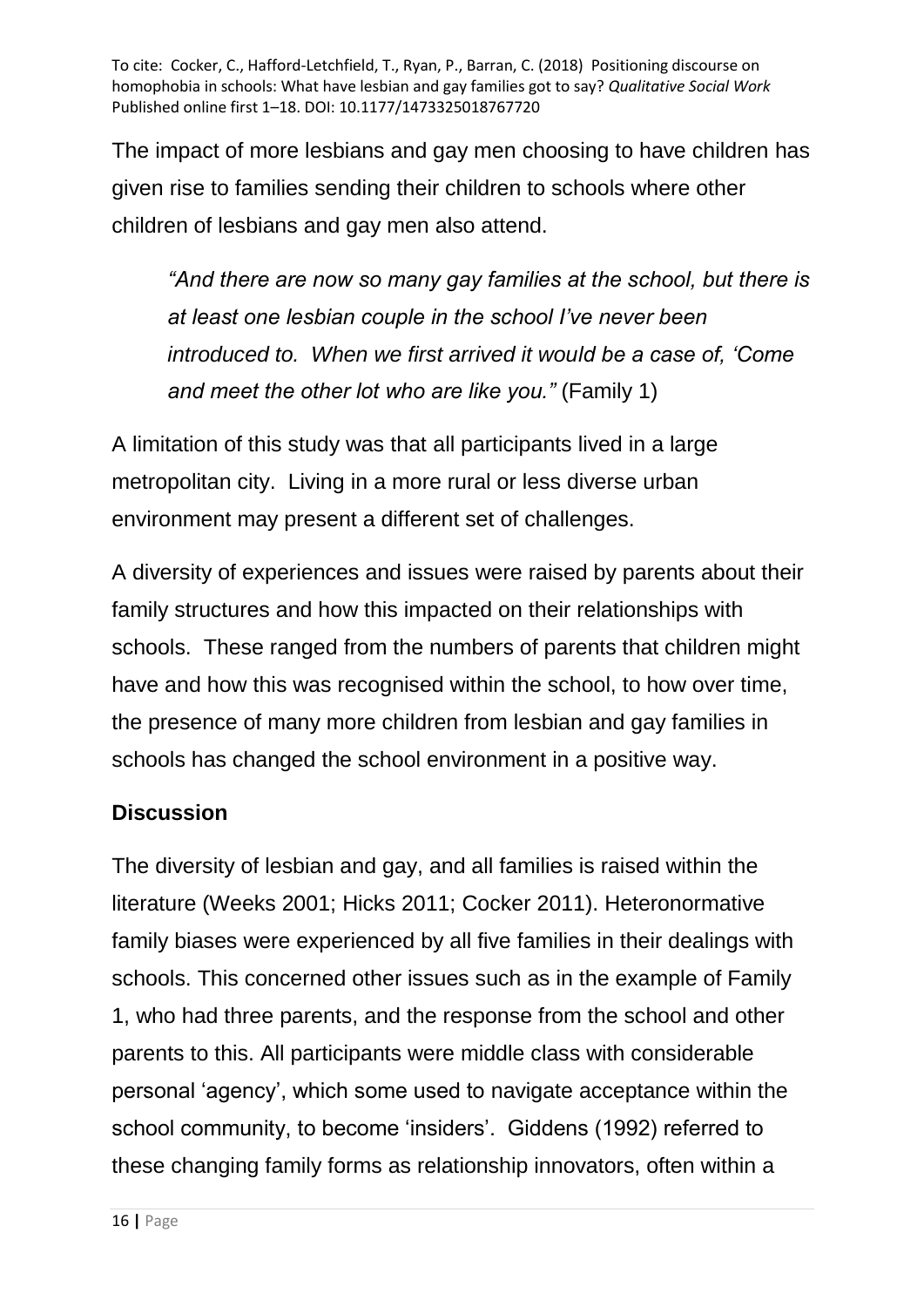hostile environment. Many 'blended' heterosexual families also have different structures. Whilst parents and their children wanted to be accepted by the school community, and the legal frameworks allow some assimilation to occur, conscious and unconscious assumptions of heterosexuality and heteronormativity within public sector service settings remain. In our sample, some lesbian and gay families were still perceived as 'outsiders' by other families in the school, due to 'othering' (Foucault 1990), which is the way in which people perceive and understand difference in relation to themselves. This was connected to acquisition and use of power and knowledge. For example, being a school governor offered powerful opportunities to influence policies around LGBT from an 'insider' perspective. Not all LG parents wanted to be 'insiders', but they did not want their children to experience discrimination.

Whilst these examples of parental involvement in school life drive change, they also fulfil neoliberal ideologies about the good (gay) parent and the good (gay) citizen (Hicks 2011). There is a need to deconstruct and reconstruct the diversity of lesbian and gay families outside of this normative framework, including acknowledging how families with intersecting oppressions may not have the power, resources or social capital to negotiate across different institutional boundaries and spaces. Any insider/outsider status may not acknowledge the complexity of experiences within diverse LGBT communities.

The schools referred to here all had inclusive policies that addressed homophobia and other forms of discrimination seen as essential to strategies to promote LGBT student safety or the safety of children with LGBT parents. However, teacher intervention in incidences of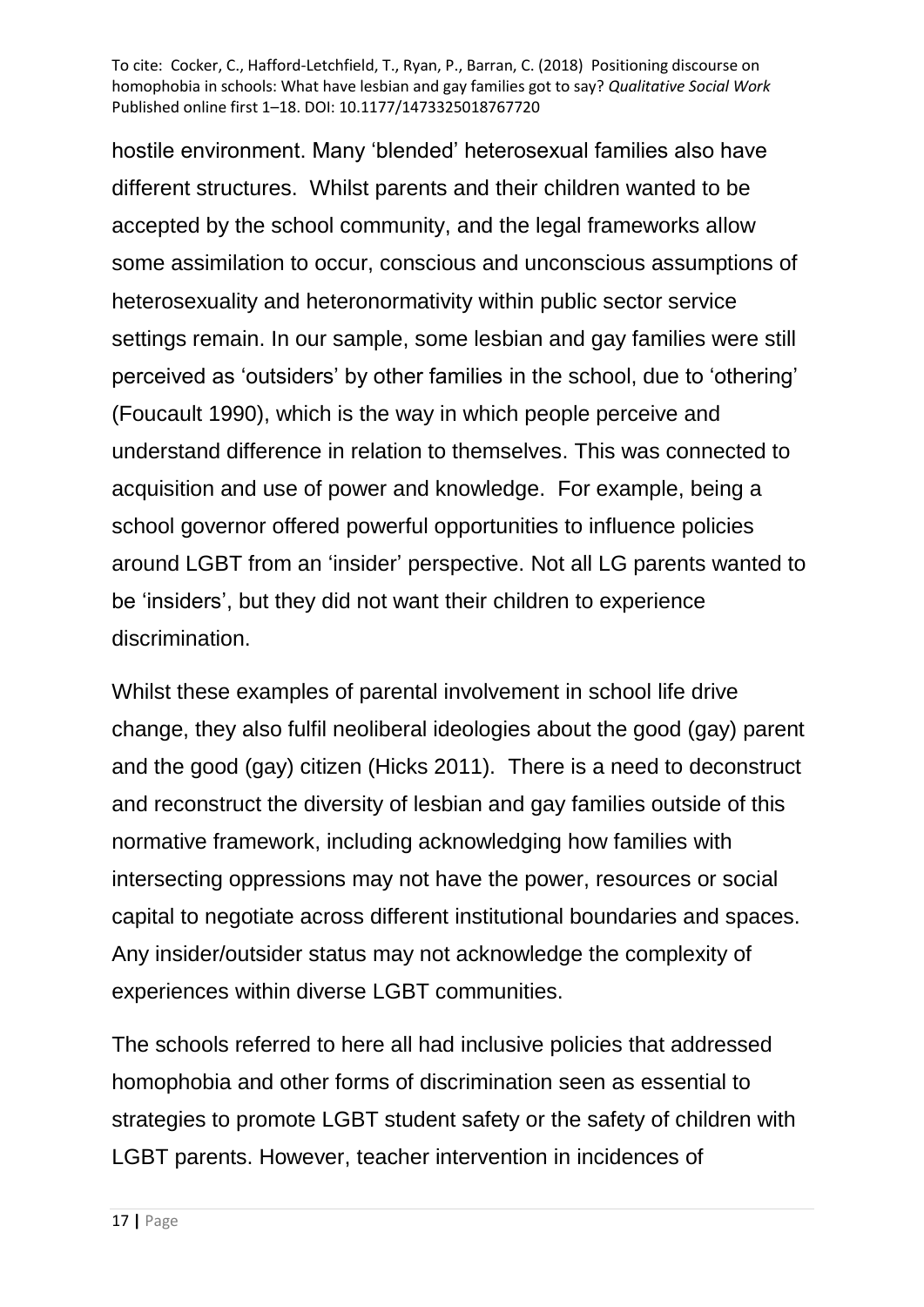harassment or discrimination and the presence 'Gay/Straight Alliance in secondary schools which promote individual student safety are noted to be more effective than policies alone (Russell et al., 2008). Family 3's example of the nursery inviting a child to make a 'special friend' card on Father's Day, provided a superficial view of educators awareness of diversity within the classroom and evidences assumptions about how a lesbian or gay family is structured (two parents of the same gender and children, with no other parent of the opposite gender), rather than inviting the child to reflect their own family reality. Many children from heterosexual parents may not have ongoing contact with their father for example and share the same assumptions about a 'normal' family.

In relation to discourses around LGBT adoption in schools, our two adoptive father participants commented that having gay dads was less pertinent than the impact of the reasons for adoption and thus the support needed to facilitate good learning experiences (Cocker, 2011, Brown and Cocker, 2011, Cocker and Allain, 2013). Agencies may thus problematise lesbian and gay parents, and see their help-seeking as indicative of difficult or different parenting rather than an act of strength (Brown and Cocker, 2008).

The narratives regarding how children came to be in lesbian and gay families differ from heterosexual families. The assumption that the children of heterosexual parents are birth children, is not shared in assumptions made about the children of lesbian and gay parents, resulting in lesbian and gay families having to constantly 'come out' within the school environment. This recurring theme for lesbian and gay parents requires them to constantly manage the interface between private and public spaces within the home and community for their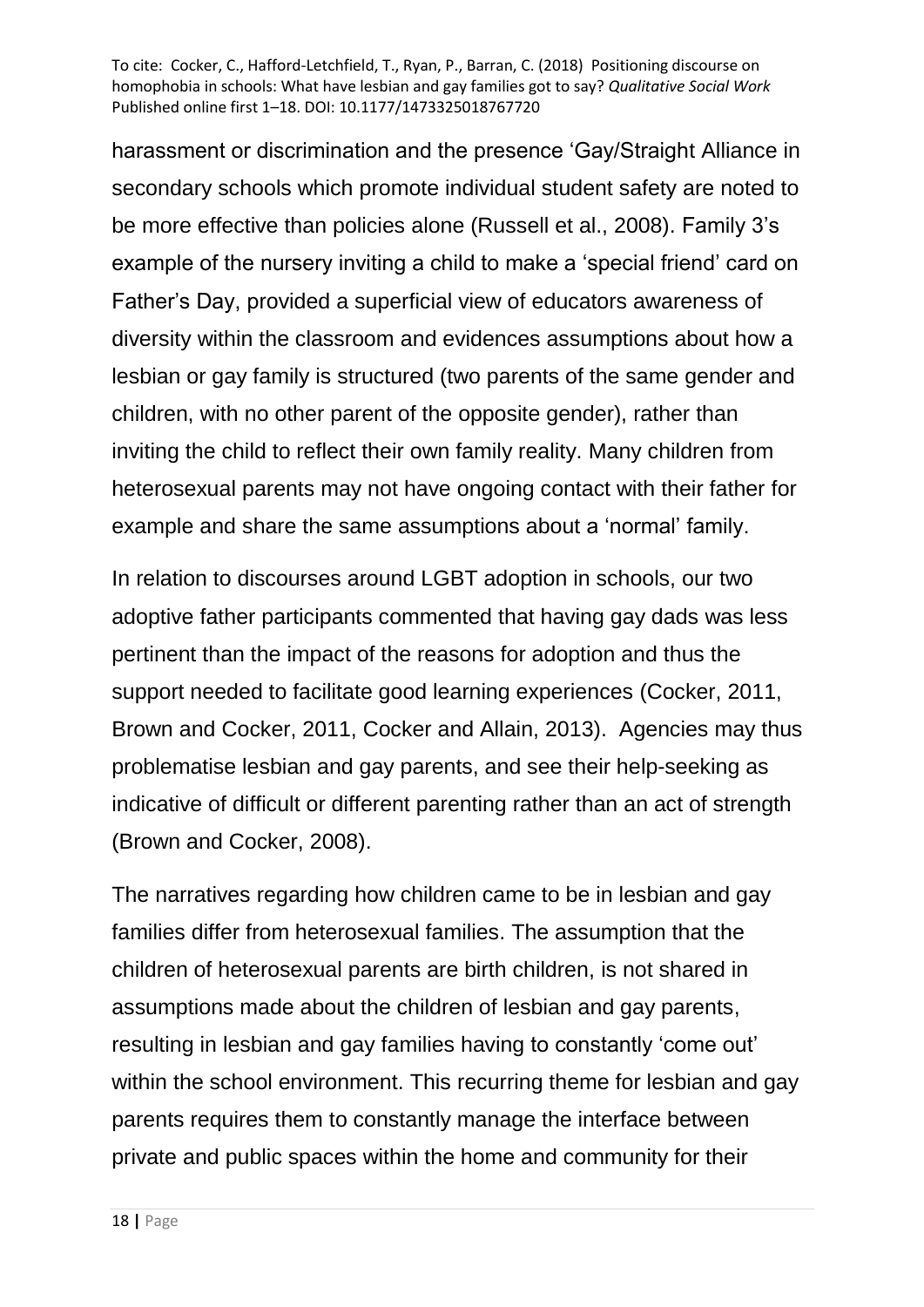children (Cocker and Brown, 2010). Lindsay et al (2006, p1073) commented that, 'progressive change is only possible in contexts where families are able to be selective or proud in their approach to disclosure, and schools strive to be accepting rather than homophobic.' Bower and Klecka (2009) connect parental involvement in schools and children's academic progress, alongside the role of teachers in affirming the diversity of parents in order to promote social change.

None of the families interviewed for this study were the only lesbian or gay family within their school community. One had specifically moved to a 'lesbian and gay friendly' area to make positive connections for their children. A noted bias within this study was that all families were 'professional', had one or both parents working, and owned their own homes, so they had significant financial resources to exercise choices about where they lived and schooled.

Foucault's analysis of how power is manifested within society provided a vehicle for analysing the narratives of the lesbian and gay parents interviewed for this study. The productive, not just repressive, aspects of power and the potential for 'reverse discourse', which is the voice of the 'disqualified' speaking 'on its own behalf', or as we heard in the voices of the gay fathers, to demand legitimacy (Foucault 1990), are powerful drivers for change. An example of where this works repressively in social work, is through categories used when discussing or describing families such as the 'gay family', This serves to reinforce dominant 'familial/ist' ideologies and move away from a strengths perspective of what families might bring rather than need, given that these labels are based solely on identity (Hicks, 2014).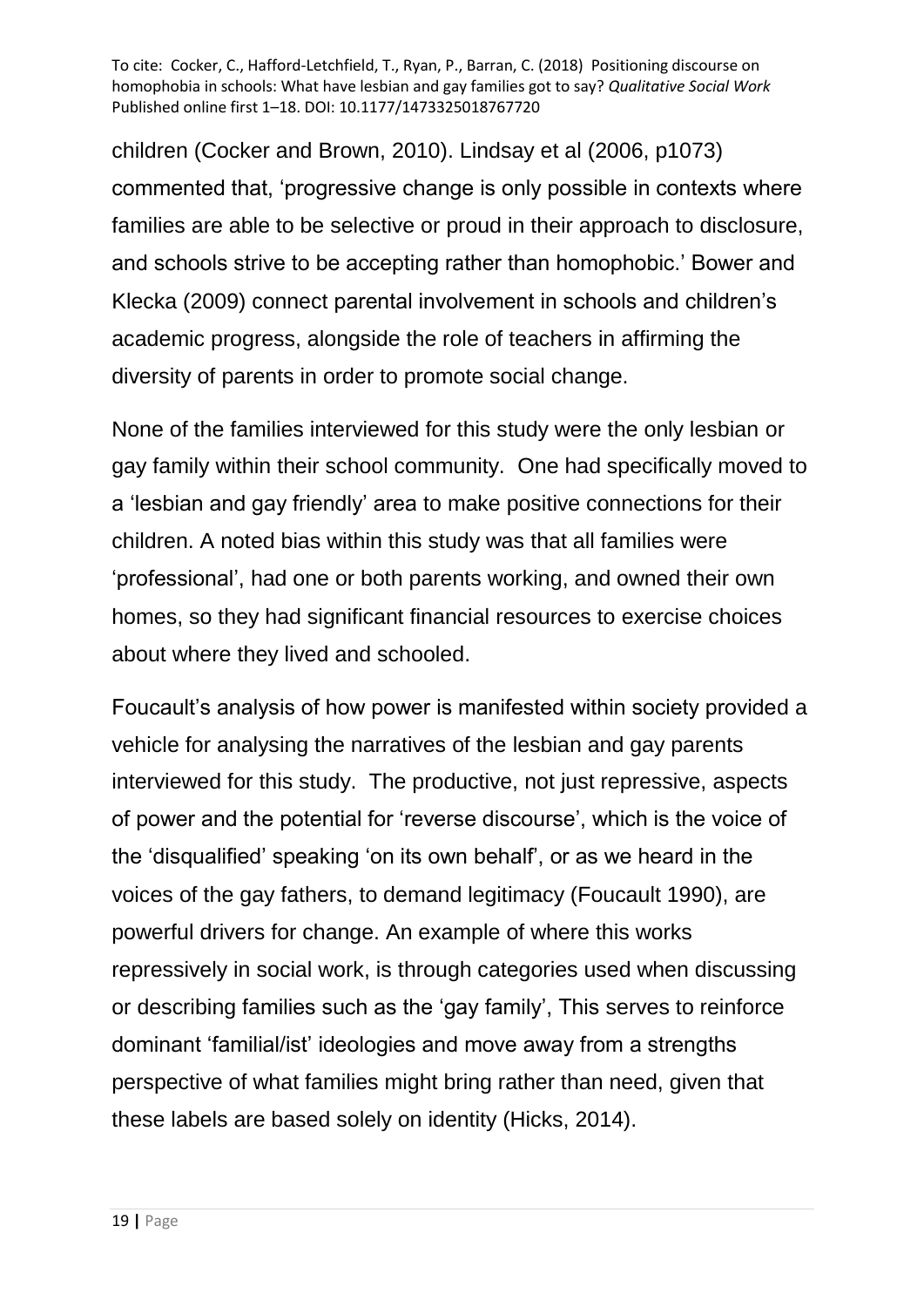According to Hicks (2014) social work has an intimate relationship with 'the family', since many aspects of practice are concerned with family life and family problems including trans/homophobic bullying and responding to experiences of discrimination. Social work produces powerful claims about families and intervenes in similarly powerful ways (Gavriel-Fried et al., 2014). This involves skills in being able to deconstruct traditional or dominant accounts of family life (Hicks, 2014). Family diversity may be the result of new reproductive technologies (such as medically assisted conception or surrogacy); ethnic or cultural diversity in family forms; LGBT families; stepfamilies and other reconstituted formations; foster-care, adoption and kinship care; and residential care and other forms of community living. Perspectives on diversity are important to recognise a range of family forms and what should or is typically prioritised. However, Hicks (2014) questions whether 'family' is the best model for understanding, since it tends to prioritise biological relations over others and may reinforce private/public spheres. 'Personal life' (Smart 2007) on the other hand opens up the field to forms of relationality which grapples with heteronormativity and a shifting focus on to how people 'do' family. Our study echoed these issues and raised implications for how social workers understand family structures.

# **Implications of findings for social work practice, education and policy**

Whilst the term 'family' may be the most appropriate concept to describe intimate, private and domestic relationships between adults and children, regardless of the sexuality, number and domestic arrangements of the parent(s), the challenge for social workers is to think beyond a narrow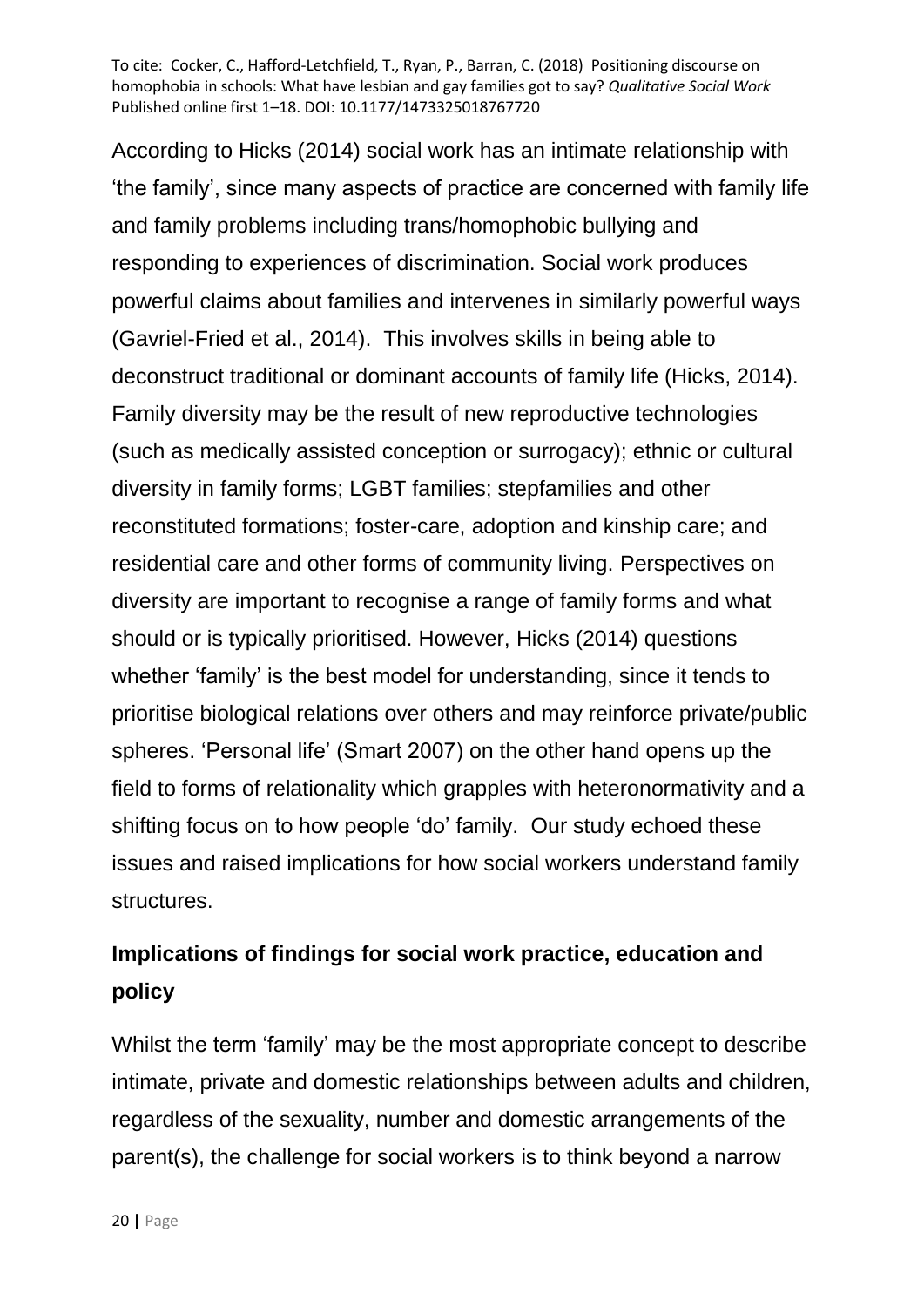heteronormative prescription about what 'family' is, so that the public agencies support **all** families outside of this normative frame. Social work with LGBT families means not only avoiding making heteronormative assumptions, but also not making assumptions about how LGBT families construct and define themselves. Therefore, any support or intervention is 'tailored' to the needs of that specific family.

In our study, families only engaged with social workers during fostering or adoption process, and these parents were highly articulate about themselves, their children and their family's needs. Data on safeguarding in LGBT families is very limited, although researchers suggest that they are no more or less likely to come social services' attention that any other family from a similar class background (Brown, 1998; Brown and Cocker, 2011). Where families are referred, they will need to have confidence that the assessment they receive takes into account the uniqueness of their family (Brown and Cocker, 2011). LGBT families' experiences in school communities are different from their heterosexual counterparts, as all families in this study experienced some form of prejudice and discrimination. Social workers need to consider the impact of discrimination on the children they work with and, in assessing their needs, listen to what children and young people are saying so as to explore with them how they can be supported. LGBT families have been shown to develop resilience and survival strategies in these situation and social workers need to value and learn from these skills and valuable markers. This was clearly evidenced in the experiences of the families interviewed, since all proactively participated in school communities to mitigate potential negative consequences for their children. The strength of LGBT resilience and resourcefulness may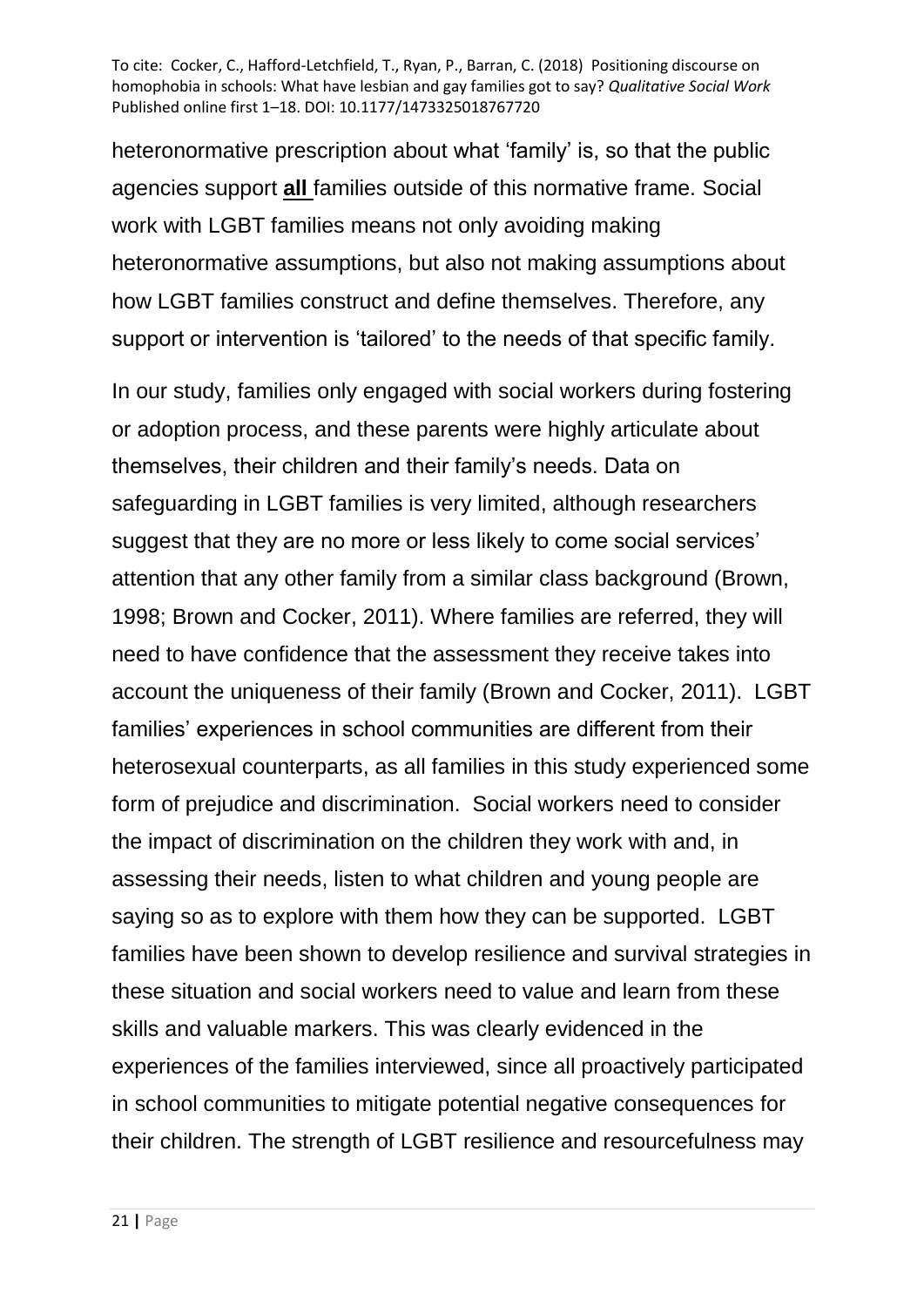well manifest itself in other aspects of parenting and should be explored in a strength-based assessment.

Social workers need to feel confident about asking the right questions, what language to use, and where to draw on additional resources to support LGBT families, at whatever stage of the child's journey. Building cultural competence and being aware of LGBT specific issues should be part of education and employment strategies to enable training and qualified social workers to work with all areas of diversity. More innovative partnerships between social work education with LGBT organisations (e.g. the Albert Kennedy Trust) could provide opportunities for students to build competence and confidence in this challenging area of practice. Training and development programmes for social work practitioners could also draw on LGBT organisations to provide information (New Family Social), or training, support and advice on employment practices (Stonewall). Multi-agency forums such as Local Safeguarding Children Boards could deliver training and share good practice across different professions. It is also possible for regional and national networks, such as the Association of Directors of Children's Services and the Principal Social Workers, to raise awareness and develop partnerships to support LGBT children and families. Sexuality is one of the protected characteristics of equality and diversity policy in England and so organisations delivering services are required to consider how their services meet the needs of the diverse communities which they serve.

This research is limited to the experiences of lesbian and gay parents. In the interviews conducted for this study, we did not explore the relationship between parents' resilience and the developmental stages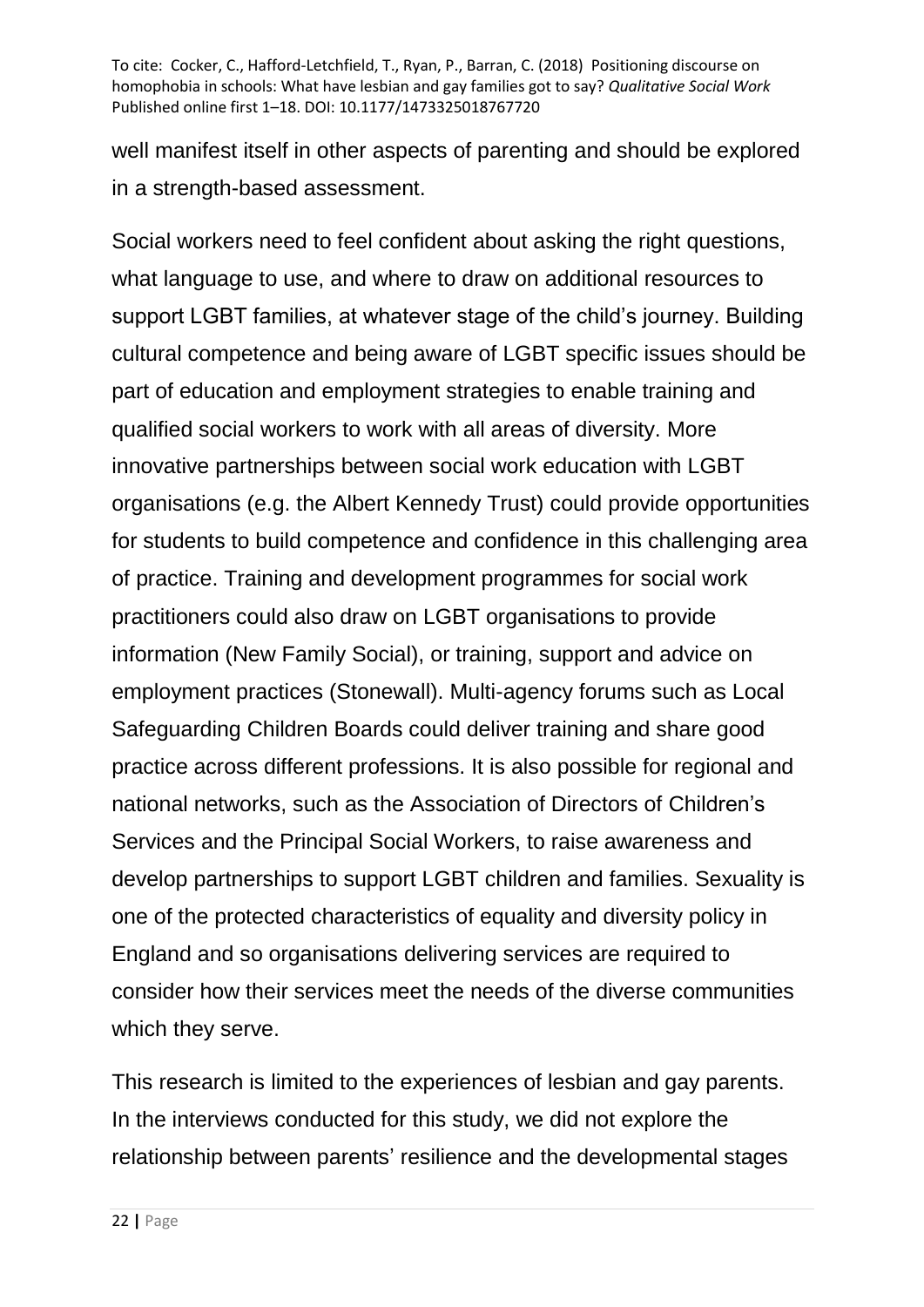of their children, as children move between primary/secondary school and childhood/adolescence. This remains an area for future research. Research about the experiences of LGBT families and young people who have received social services support e.g. children in need, subject to safeguarding provisions, looked after or leaving care, is also needed. LGBT service users should be involved in helping to design research studies, service provision and policies to support good practice.

# **Conclusion**

This paper reported on findings from a small qualitative study investigating the experiences of five lesbian and gay families with their local schools. The voices of lesbian and gay parents in this arena have been neglected and we address gaps in the literature which recognises their perspectives. All families had identified at least one issue within the school environment that related to the structure of their family being different. They talked about having to constantly 'come out' to a class teacher, to other children and to other children's parents. However, parents also demonstrated how they developed their own strategies to ensure that their children's educational experience was as positive as possible. They were active in the life of the school and made themselves visible as a result.

Parents highlighted areas for development including more dynamic thinking and management of issues and difficulties in schools beyond producing policies and procedures to address homophobia. They reported that sexual identity was just one aspect of their children's education and the importance of schools being able to grapple with difference and diversity in a range of areas outside of sexual identities was important. Having good reporting structures within the school and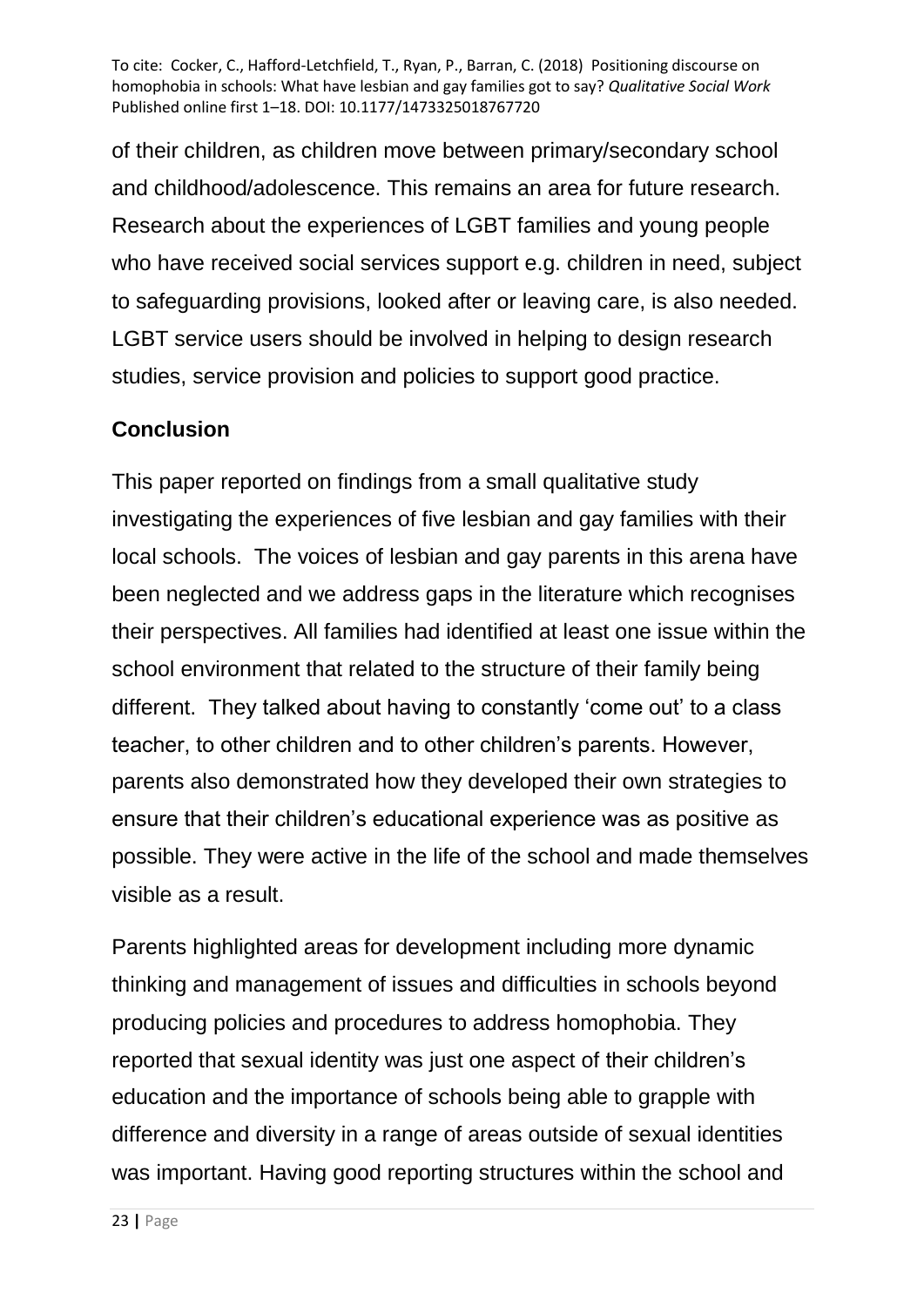being able to follow through to actively challenge, learn and protect rights requires a good ongoing dialogue with the LGBT community.

Social work has a powerful role in supporting lesbian and gay families. This involves recognising the strengths of LGBT families, through their negotiation of insider/outsider discourses formed through everyday experiences of homophobia including within education settings. Social workers would do well to recognise these strengths, and move away from heteronormative understandings of LGBT family structures and forms as dominant factors affecting their assessments, to counteract homophobia.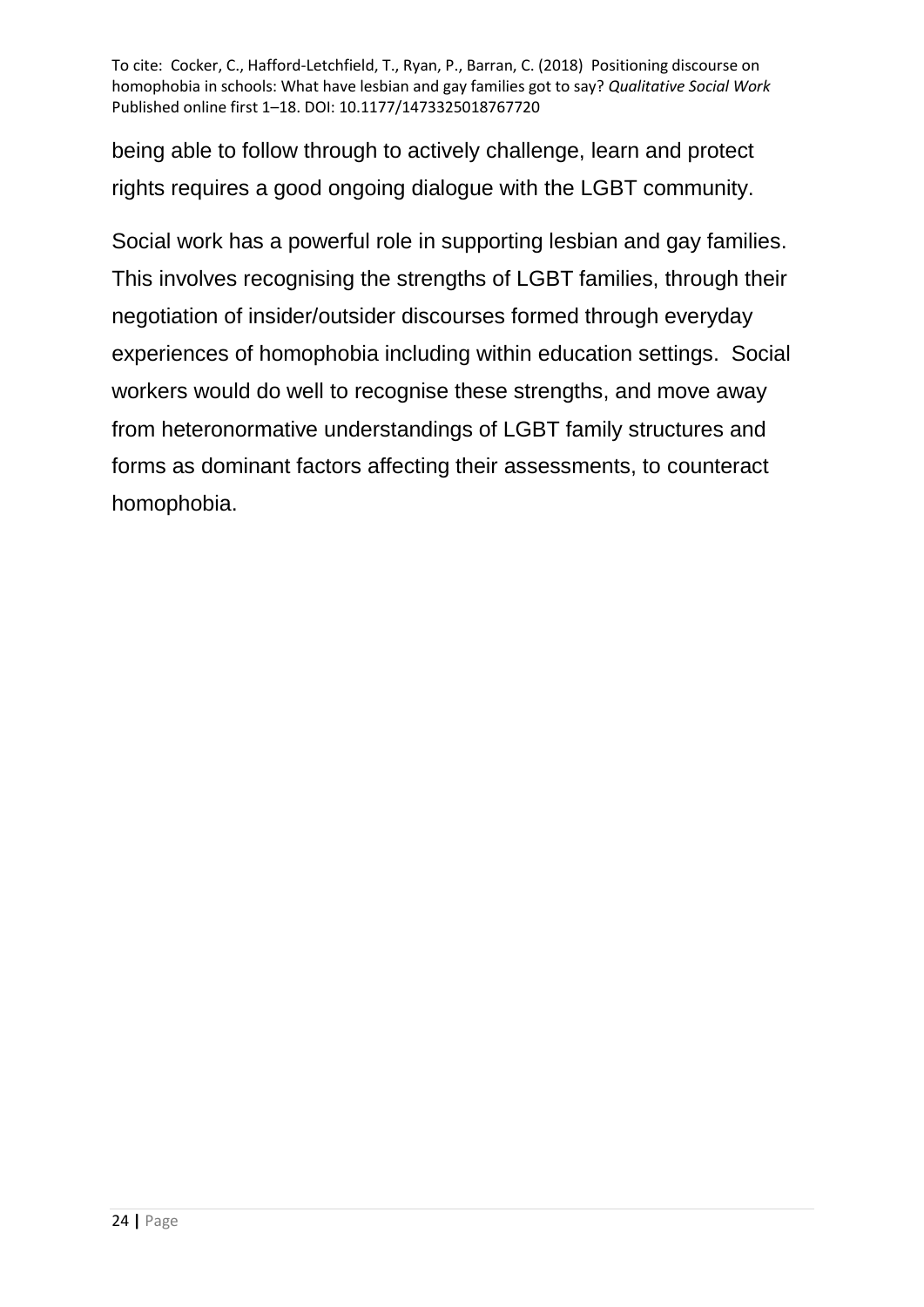#### **References**

- ADAMS, N., COXB, T. & DUNSTAN, L. 2004. 'I Am the Hate that Dare Not Speak its Name': Dealing with homophobia in secondary schools. *Educational Psychology in Practice* [Online], 20.
- ARATEKO (2015) Rights through Alliances: Innovating and networking both within Homes and Schools. Project report, available online at:

<http://www.equineteurope.org/spip.php?page=recherche&recherche=Rainbow+has>

- BARRETT, H. & TASKER, F. 2001. Growing up with a gay parent: views of 101 gay fathers on their sons' and daughters' experiences. *Educational and Child Psychology,* 18**,** 62-77.
- BARRETT, H. & TASKER, F. 2002. Gay fathers and their children: what we know and what we need to know. *Lesbian and Gay Psychology Review,* 3**,** 3-10.

BELL, D. & BINNIE, J. 2000. *The Sexual Citizen: Queer Politics and Beyond,* Cambridge, Polity Press.

- BOWER, L. & KLECKA, C. 2009. (Re)considering normal: queering social norms for parents and teachers. *Teaching Education,* 20**,** 357-373.
- BROWN, H. C. 1998. *Social work and sexuality: Working with lesbians and gay men, Basingstoke,* Palgrave Macmillan.
- BROWN, H. C. & COCKER, C. 2008. Lesbian and gay fostering and adoption: out of the closet into the mainstream?(Report). *Adoption & Fostering,* 32**,** 19.
- BROWN, H. C. & COCKER, C. 2011. *Social work with lesbians and gay men,* London, SAGE.
- COCKER, C. 2011. Sexuality before Ability? The Assessment of Lesbians as Adopters. *In:* DUNK-WEST, P. & HAFFORD-LETCHFIELD, T. (eds.) *Sexual Identities and Sexuality in Social Work: Research and Reflections from Women in the Field.* Farnham, Surrey: Ashgate.
- COCKER, C. 2015. Social Work and Adoption: The Impact of Civil Partnerships and Same Sex Marriage. *In:* BARKER, N. & MONK, D. (eds.) *From Civil Partnership to Same Sex Marriage: Interdisciplinary Reflections.* Abingdon: Routledge.
- COCKER, C. & ALLAIN, L. 2013. *Social work with looked after children,* London, Learning Matters/Sage.
- COCKER, C. & BROWN, H. C. 2010. Sex, Sexuality and Relationships: Developing Confidence and Discernment When Assessing Lesbian and Gay Prospective Adopters. *Adoption & Fostering,* 34**,** 20-32.
- COCKER, C. & HAFFORD-LETCHFIELD, T. 2010. Out and Proud? Social Work's Relationship with Lesbian and Gay Equality. *British Journal of Social Work,* 40**,** 1996-2008.
- DEPARTMENT FOR EDUCATION 2013. Preventing and tackling bullying: Advice for headteachers, staff and governing bodies London: Department for Education.
- DEPARTMENT FOR EDUCATION AND SKILLS. 2000. Bullying: Don't Suffer in Silence. *In:* SKILLS, D. F. E. A. (ed.). London: HMSO.
- DEPARTMENT FOR EDUCATION AND SKILLS. 2003a. *Anti-Bullying Charter for Action*. *In:* SKILLS, D. F. E. A. (ed.). London: HMSO.
- DEPARTMENT FOR EDUCATION AND SKILLS. 2003b. Every Child Matters. *In:* SKILLS, D. F. E. A. (ed.). London: HMSO.
- ERICH, S., HALL, S. K., KANENBERG, H. & CASE, K. 2009. Early and Late Stage Adolescence: Adopted Adolescents' Attachment to Their Heterosexual and Lesbian/Gay Parents. *Adoption Quarterly,* 12**,** 152-170.
- ERICH, S., LEUNG, P. & KINDLE, P. 2005. A comparative analysis of adoptive family functioning with gay, lesbian and heterosexual parents and their children. *Journal of GLBT Family Studies,* 1**,** 43-60.
- FAIRCLOUGH, N. 1995. *Critical Discourse Analysis: The Critical Study of Language.* Harlow: Pearson Education Limited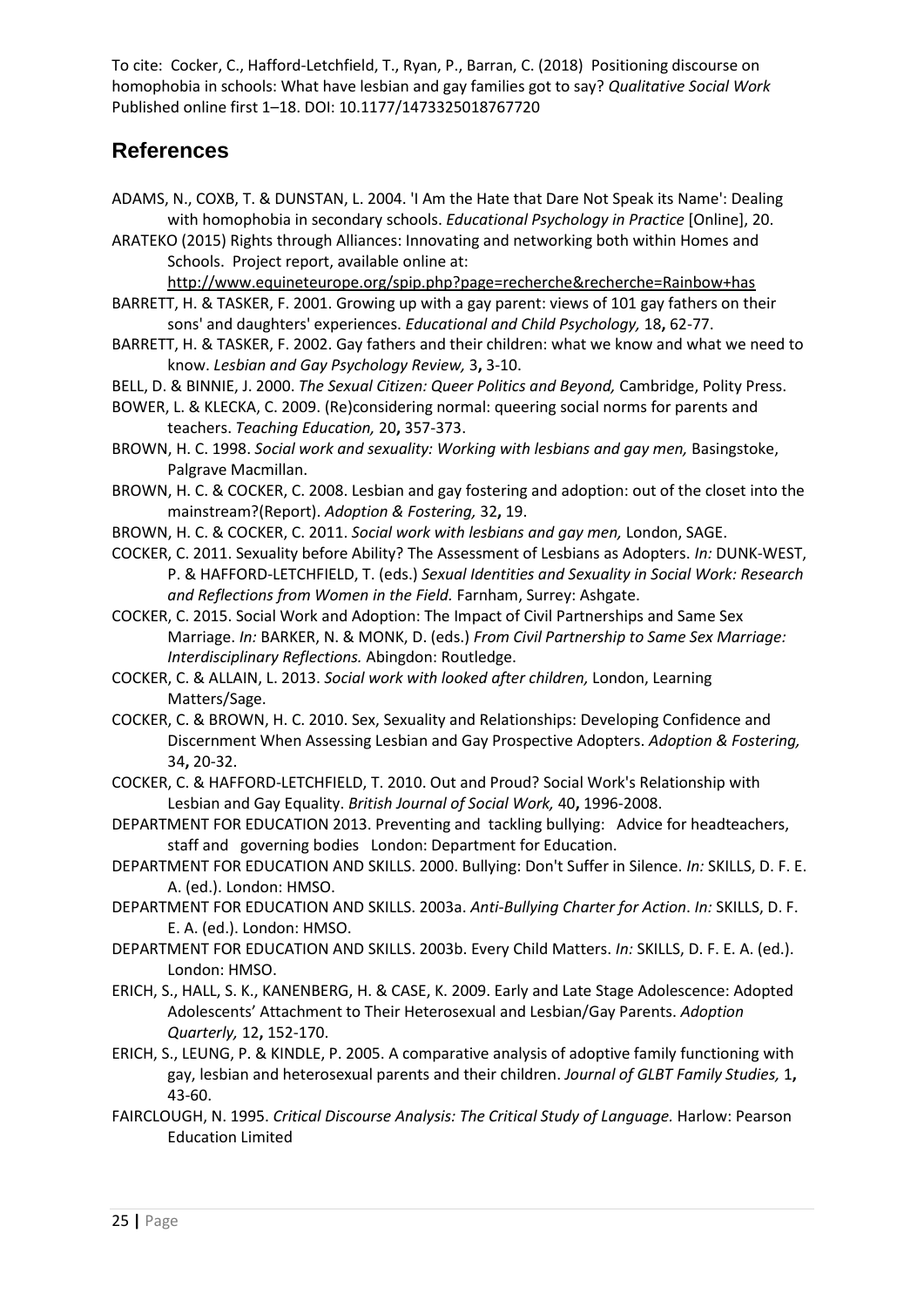FARR, R. H., FORSSELL, S. L. & PATTERSON, C. J. 2010. Parenting and Child Development in Adoptive Families: Does Parental Sexual Orientation Matter? *Applied Developmental Science,* 14**,** 164- 178.

FOUCAULT, M. 1990. *The History of Sexuality, Vol. 1: An Introduction,* London, Penguin.

GAVRIEL-FRIED, B., SHILO, G. & COHEN, O. 2014. How do social workers define the concept of family? *British Journal of Social Work,* 44**,** 992-1010.

GIDDENS, A. 1992. *The Transformation of Intimacy: Sexuality, Love, and Eroticism in Modern Societies.* Stanford, Stanford University Press.

GIVEN, L. 2008. The in-depth interview. *The SAGE Encyclopedia of Qualitative Research Methods* London, Sage.

- GOLDBERG, A. E. 2010. *Lesbian and Gay Parents and their Children: Research on the Family Life Cycle,* Washington, American Psychological Association.
- GOLDBERG, A. E. 2012. *Gay Dads: Transitions to Adoptive Fatherhood.* New York: New York University Press.
- GOLOMBOK, S. 2007. Foreword: Research on Gay and Lesbian Parenting: An Historical Perspective Across 30 Years. *Journal of GLBT Family Studies,* 3**,** xxi-xxvii.
- GOLOMBOK, S., MELLISH, L., JENNINGS, S., CASEY, P., TASKER, F. & LAMB, M. 2014. Adoptive gay father families: Parent-child relationships and children's psychological adjustment. *Child Development,* 85**,** 456-468.
- GOLOMBOK, S., PERRY, B., BURSTON, A., MURRAY, C., MOONEY-SOMERS, J., STEVENS, M. & GOLDING, J. 2003. Children with lesbian parents: A community study. *Developmental Psychology,* 39**,** 20-33.
- GOLOMBOK, S., SPENCER, A. & RUTTER, M. 1983. Children in lesbian and single parent households: Psychosexual and psychiatric appraisal. *Journal of Child Psychology and Psychiatry,* 24**,** 551- 572.
- GOLOMBOK, S. & TASKER, F. 1996. Do parents influence the sexual orientation of their children? Findings from a longitudinal study of lesbian families. *Developmental Psychology,* 32**,** 3-11.
- GREYTAK, E.A., KOSCIW, J. G., VILLENAS, C. & GIGA, N. M. 2016. *From Teasing to Torment: School Climate Revisited, A Survey of U.S. Secondary School Students and Teachers,* New York, GLSEN.
- GUASP, A., STATHAM, H. & JENNINGS, S. 2014. *Different families : the experience of children with lesbian and gay parents*, [London] : Stonewall, 2014.
- HAFFORD-LETCHFIELD, T., COCKER, C., RYAN, P. & MELONOWSKA, J. 2016. Rights through Alliances: Findings from a European Project Tackling Homophobic and Transphobic Bullying in Schools through the Engagement of Families and Young People. *British Journal of Social Work,* 46**,** 2338-2356.
- HAINES, B. A., AJAYI, A. A. & BOYD, H. 2014. Making trans parents visible: Intersectionality of trans and parenting identities. *Feminism & Psychology,* 24**,** 238-247.
- HANSCOMBE, G. & FORSTER, J. 1982. *Rocking the cradle: Lesbian mothers, A challenge in family living,* London, Sheba Feminist Publishers.
- HICKS, S. 2011. *Lesbian, Gay and Queer Parenting: Families, Intimacies, Genealogies,* Basingstoke, Palgrave.
- HICKS, S. 2014. Deconstructing the Family. *In:* COCKER, C. & HAFFORD-LETCHFIELD, T. (eds.) *Rethinking Anti-Discriminatory and Anti-Oppressive Theories for Social Work Practice.* Basingstoke: Palgrave.
- HINES, S. 2006. Intimate Transitions: Transgender Practices of Partnering and Parenting. *Sociology,* 40**,** 353-371.
- HOUSE OF COMMONS EDUCATION AND SKILLS COMMITTEE. 2007. *Bullying: Third Report of Session 2006–07* London: The Stationery Office.